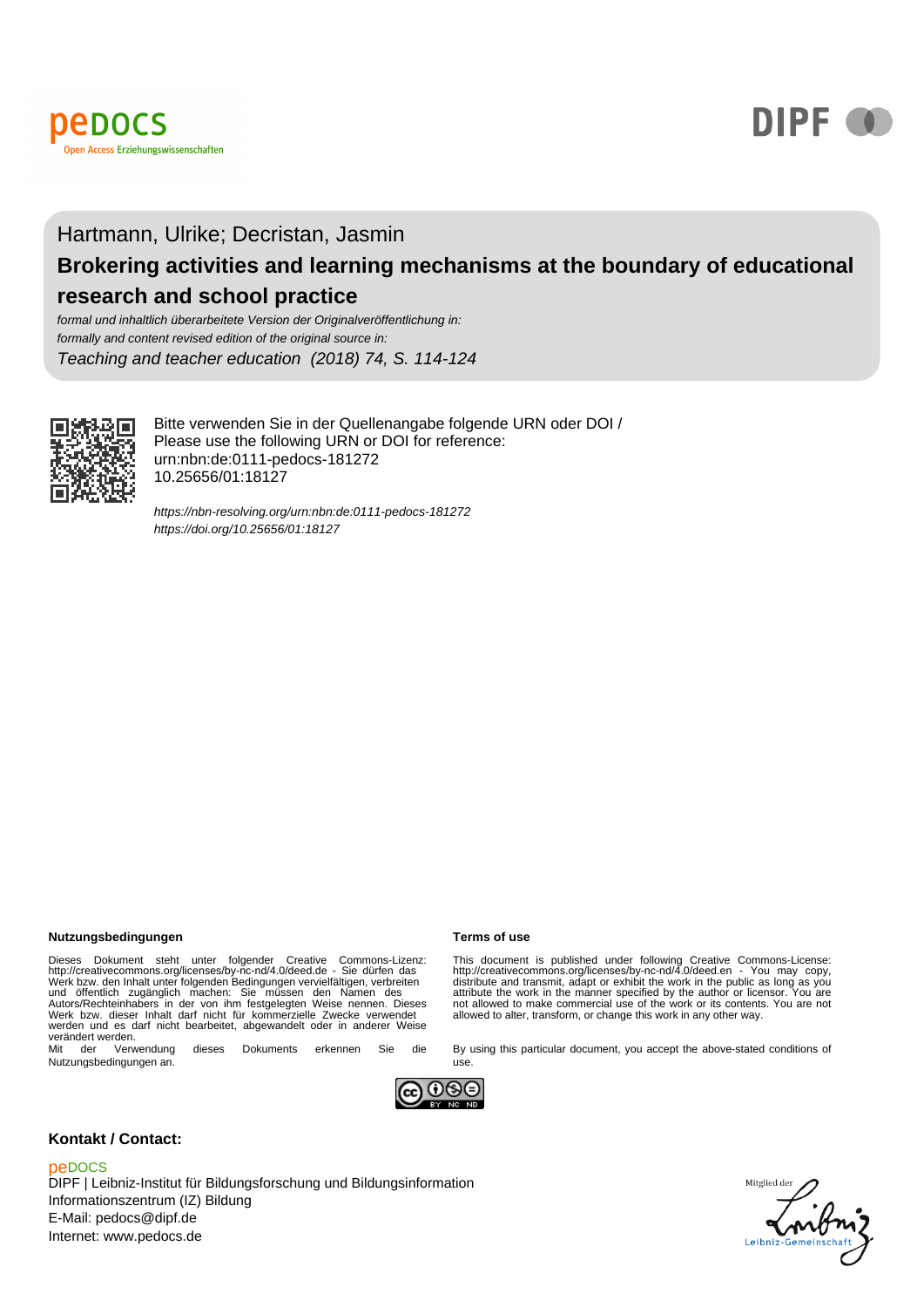## **Brokering Activities and Learning Mechanisms at the Boundary of Educational**

## **Research and School Practice**

Ulrike Hartmann<sup>a, b,\*</sup> & Jasmin Decristan<sup>a,b</sup>

#### Affiliations

<sup>a</sup> University of Wuppertal, Germany

<sup>b</sup> German Institute for International Educational Research, Frankfurt am Main, Germany

\* Corresponding author

#### Contact Information

Corresponding author: Ulrike Hartmann Gauss Str. 20 42119 Wuppertal, Germany e-mail: uhartmann@uni-wuppertal.de phone: +49 (0)202 / 439-3741

Jasmin Decristan University of Wuppertal Rainer-Gruenter Str. 21 42119 Wuppertal, Germany e-mail: decristan@uni-wuppertal.de phone: +49 (0)202 / 439-1269

German Institute for International Educational Research Department for Education and Development Department of Educational Quality and Evaluation Schlossstraße 29 60486 Frankfurt am Main, Germany

Funding: This work was supported by the Robert Bosch Foundation (Grant No: 12.5.4000.0236.0)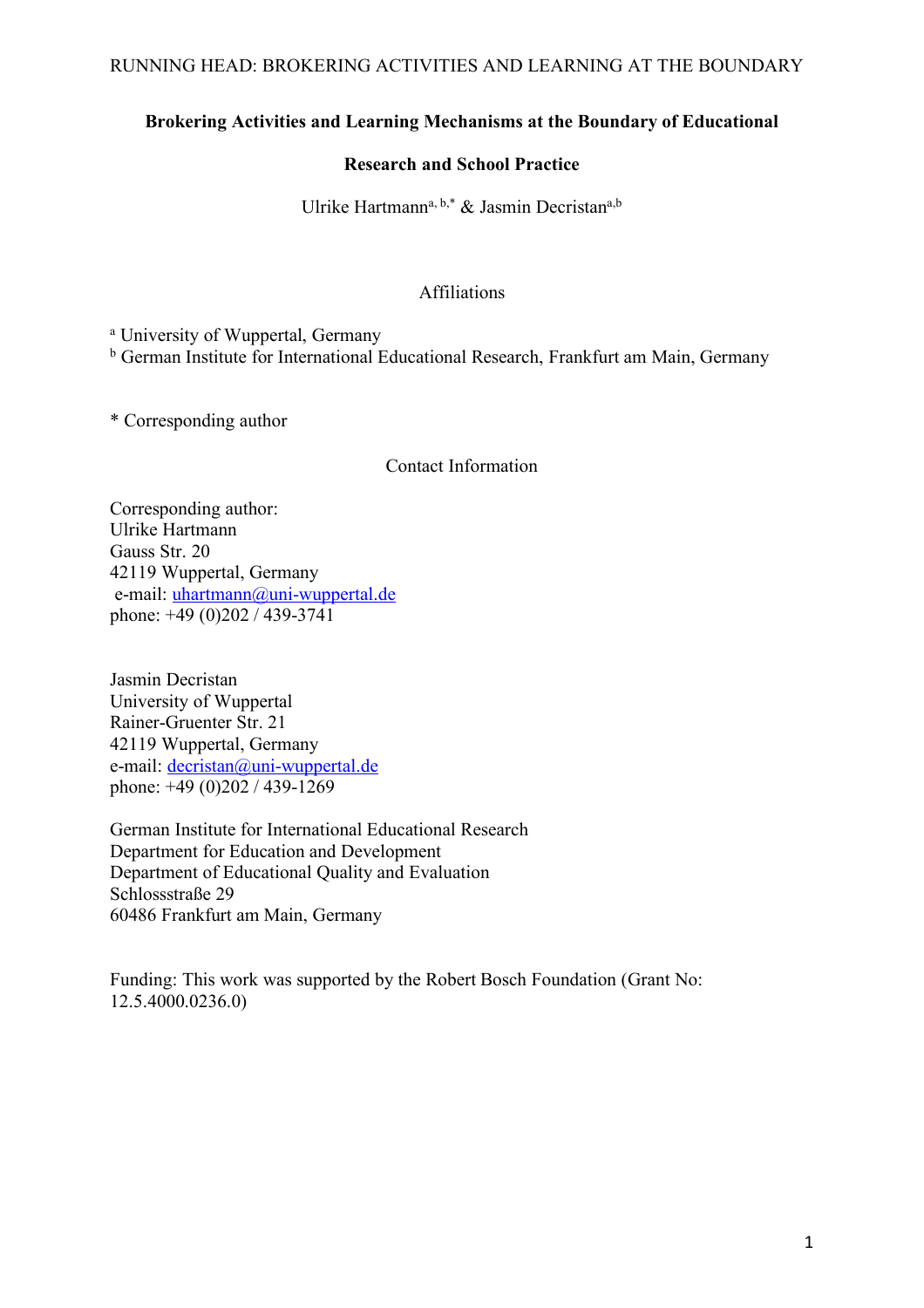#### **Abstract**

The interview study explores in what kind of settings people broker at the boundary of educational research and school practice and what kind of learning they experience. Learning mechanisms (identification, coordination, reflection, transformation) were related to three settings (research projects in schools, network activities, professional development). Responses by 18 individuals indicate that all three settings allowed for learning via identification, reflection, and coordination. Still, respondents that solely broker in the setting of professional development were less likely to learn via all three mechanisms. Transformation was only realized in settings that enabled people to establish forms of joint project work.

#### *Keywords*

Boundary Crossing, Partnerships in Education, Evidence Based Practice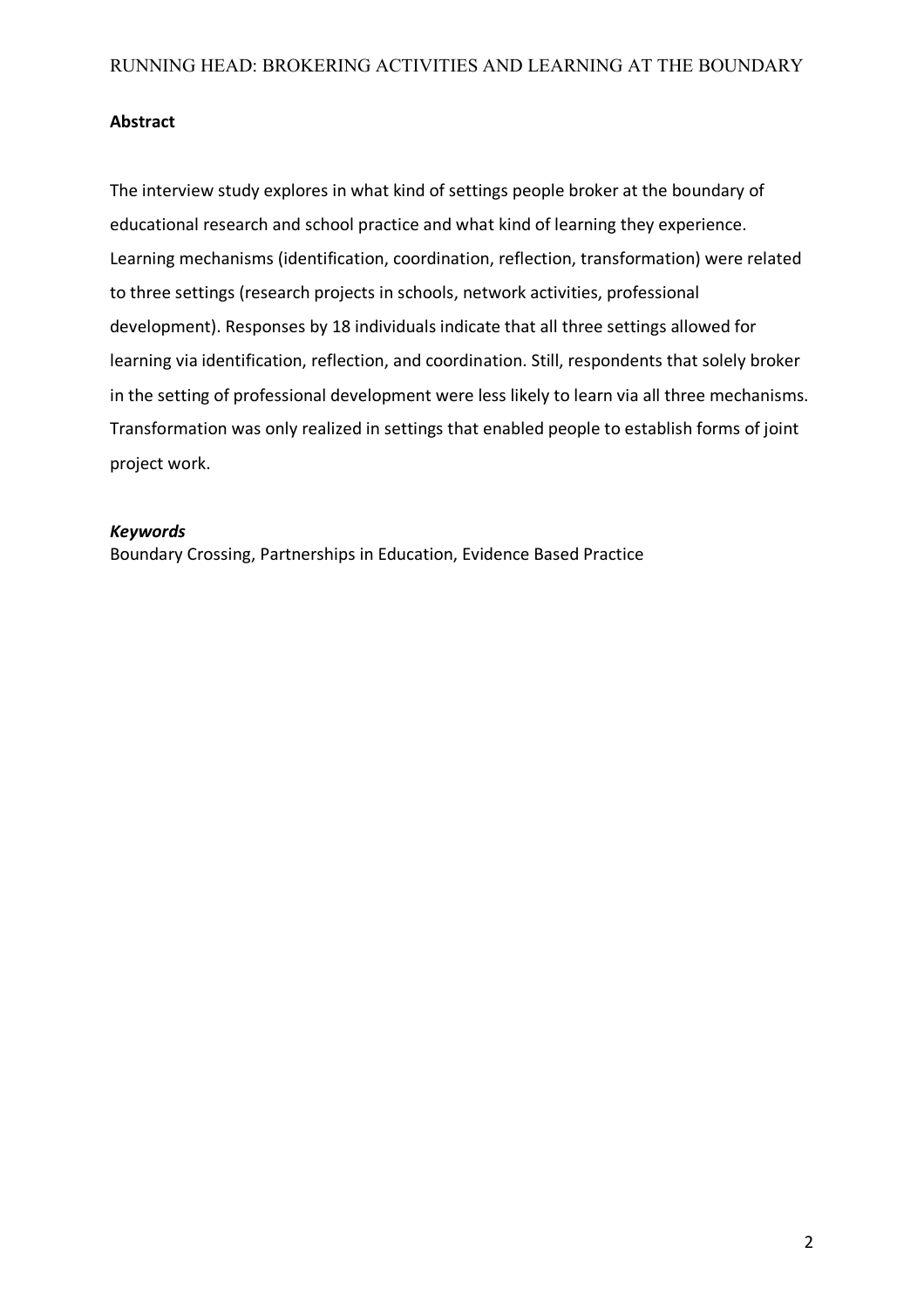Researchers, policymakers, funders, and practitioners often bewail a wide gap between educational research and day-to-day school practice. The underlying reasons for this gap are manifold, ranging from shortcomings in presenting scientific findings to broader public and professional communities (e.g., Kaslow, 2015; Shonkoff & Bales, 2011), problems concerning the selective uptake of evidence (e.g., Coburn, Honig & Stein, 2009; Prewitt, Schwandt & Straf, 2012), to serious doubts about the appropriateness of an assumed linear process of transfer from research to practice settings (e.g., Coburn & Stein, 2010; Hammersley, 2013; Penuel, Allen, Coburn, & Farrell, 2015), just to name a few strands of the current debates.

As researchers and practitioners are members of distinct communities of practice (Wenger, 1998), each of them with their professional identities that have been formed over time, a transfer of research findings seems not likely to happen easily since the content being transferred needs to overcome professional boundaries between the field of educational research and school settings. Addressing this challenge, research has turned to investigating efforts that try to connect educational research and school practice on a level of interpersonal contact between representatives of both fields (Nutley, Walter, & Davis, 2007). These attempts specifically address the need for interaction and communication. The associated assumption is that when people collaborate at the intersection of research and practice, joint learning may enhance the permeability of the constituent boundaries and increase the chance that scientific evidence is adapted to enhance teaching practices and vice versa (e.g., Akkerman & Bruining, 2016; Coburn & Penuel, 2016; Penuel et al., 2015). Cochran-Smith and Lytle (1999) have emphasized this need for collaborative efforts between educational science and schools to result in a , knowledge-of-practice'  $-$  a form of knowledge that is neither solely research- nor practice-based, but integrates both strands. The authors argue that this kind of knowledge can best be developed when people from both educational research and school practice are regarded as learners that form a community of inquiry. The ultimate goal is then to understand, articulate, and alter practice to make fundamental changes in classrooms and schools (Cochran-Smith & Lytle, 1999).

Accordingly, research on collaborative work has gained increased attention within the last years to implement new methods that are practically relevant as well as scientifically rigorous to improve learning and instruction in schools (e.g., Anderson & Shattuck, 2012). In their recent review, Coburn and Penuel (2016) suggest several key features that should be realized in Research-Practice Partnerships (RPPs), including a long-term perspective, concentrating on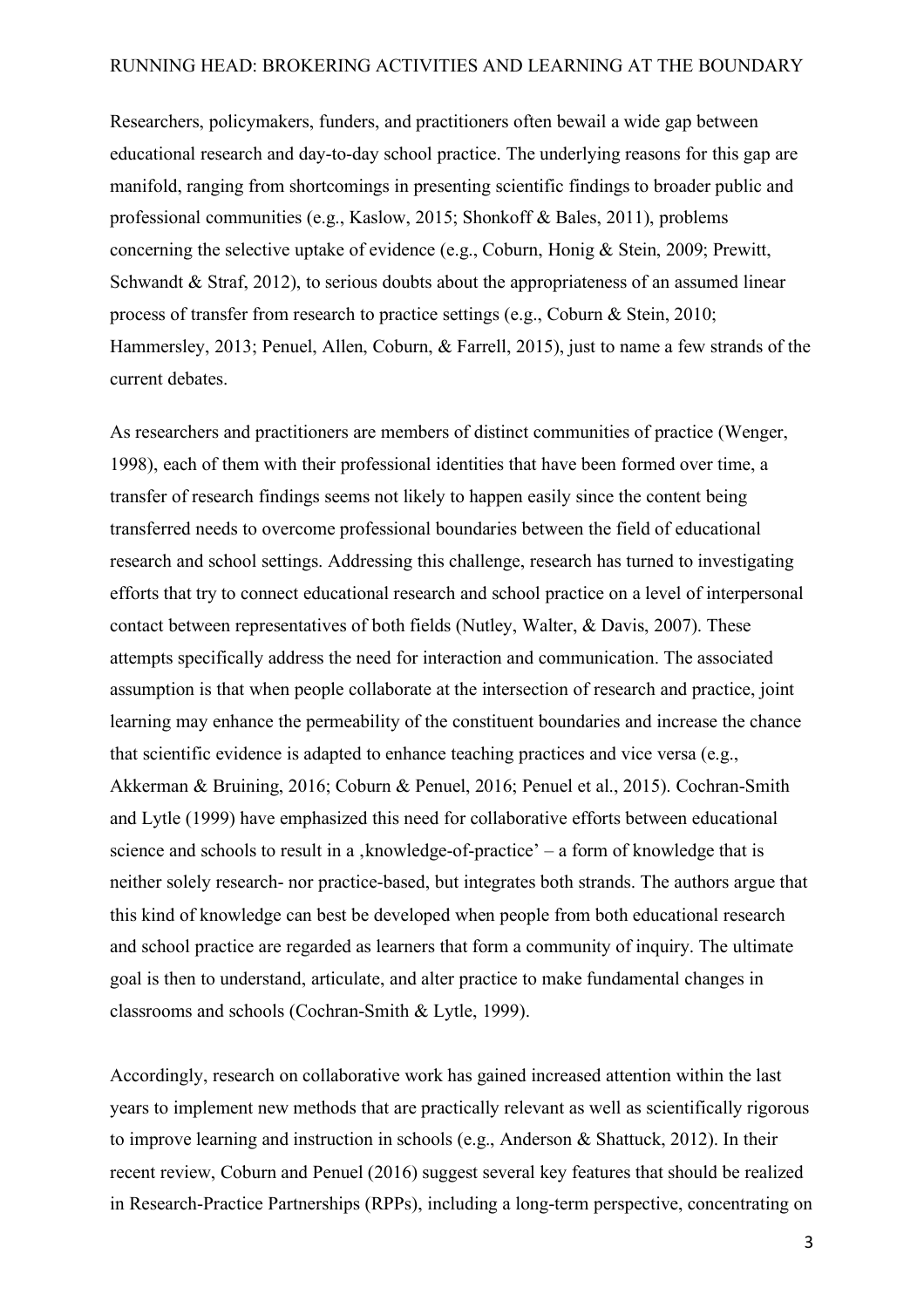problems of practice as a starting point, a jointly negotiated focus, employing intentional strategies to foster partnerships including routines, rules, and roles for a structured interaction (see also Jones et al., 2016; King et al., 2010; Metzler et al., 2003). Since such long-term partnerships require a large monetary, structural, and social investment on the part of the involved parties and the funding institutions, the authors address the need for research into their potential outcomes. However, there is only relatively little evidence, either on the realization of partnerships that live up to these criteria, or on their impact on the learning processes of the participants (e.g., Brown, Hawkins, Arthur, Briney, & Fagan, 2011; see Coburn & Penuel, 2016 for a review).

In Germany, as the context of this study, systematic partnerships between educational research and school practice are only starting to become a matter of broader interest. Thus, there are quite differing states of personal cooperation between educational researchers and teachers. Personal contact between researchers and teachers mostly depends on the interest of individuals, or the presence or absence of any local or state-wide initiatives. Lacking a formalized structure to organize interpersonal collaboration, the literature has revealed the important role of individual people to establish a link between two fields of practice (Akkerman & Bakker, 2016). These actions can take various forms and are often conceptualized as *brokering* or *boundary crossing* activities.

Taken together, the literature points to a gap between educational research and school practice, and has suggested that interpersonal contact between representatives of the two fields may be one lever to reduce it. Therefore, it seems crucial to know more about the potential benefits that individuals can draw from their boundary crossing experiences. Moreover, as research on RPPs indicates that partnerships should fulfill strong criteria (e.g., mutuality and sustainability) to be successful, it seems questionable what kind of success for the participating individuals can be expected in the various settings of interpersonal boundary contact that are currently realized – bearing in mind that many of these settings are far from fulfilling these criteria. Accordingly, the study addresses the contextual conditions under which professionals from teaching practice and educational research use opportunities for indvidual brokering activites. It tries to answer what kind of contextual conditions relate to the learning potential of boundary crossing that many authors have proposed (see Akkerman & Bakker, 2011, for a review). Using the theoretical framework of cultural historical activity theory (CHAT) (e.g., Engeström, 1987), potential outcomes of brokering activities at the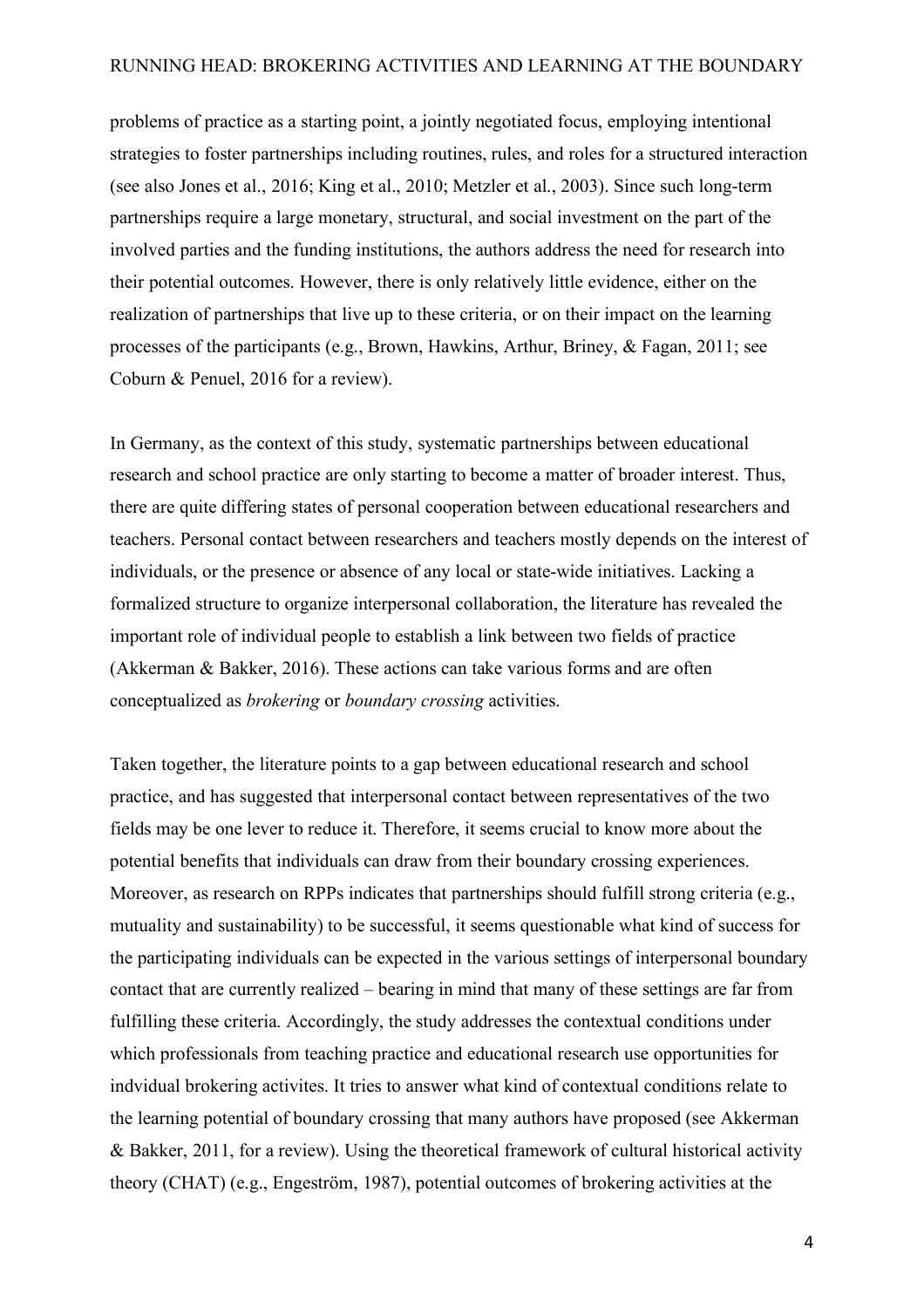interface between research and practice at the level of the participating individuals are the focus of this study.

## **Learning Mechanisms at Professional Boundaries**

Viewing contact between educational research and school practice as occasions when dialogue and joint learning may occur, the concepts of boundaries and boundary crossing provide a possible source for a detailed investigation. Relating to approaches from cultural historical activity theory (Engeström, 1987), a boundary can broadly be conceptualized as "a socio-cultural difference leading to discontinuity in action or interaction" (Akkerman & Bakker, 2011, p. 133). Applied to encounters between representatives of different professional communities with separate socio-culturally established histories of expertise (e.g., Edwards, 2012), boundaries constitute the inherent differences between those professions. Suchman (1993, p. 25) describes boundary crossing as a process of individuals entering "new territory in which we are unfamiliar and, to some extent therefore unqualified". At the same time, boundaries provide opportunities for overcoming discontinuities in action when people successfully cross them. Relating to their review on 181 studies on boundary crossing, Akkerman and Bakker (2011) have emphasized the potential outcomes of this endeavor in terms of learning at the boundary. Viewing learning in a "very broad sense, including new understandings, identity development, change of practices, and institutional development" (p. 142), they have outlined four separate learning mechanisms, labeled *identification, reflection, coordination,* and *transformation*.

(1) *Identification* refers to the definition of one specific practice, delineating how it differs from another practice, a process called *othering*. Moreover, a second process constitutes identification, a process called *legitimating coexistence*, meaning that an individual can consider both practices to differ from each other, with each providing their own intrinsic value and specific contribution.

(2) *Coordination* refers to activities at the boundary that aim to make joint work more efficient, and facilitate a continuous movement between different sites. It entails establishing a communicative connection, e.g., by means of translation efforts, and enhancing boundary permeability from both sides. Finally, routinization processes in work between two sites of practice characterize the learning mechanism of coordination.

(3) *Reflection*, as a third learning mechanism, builds on identification processes in a way that allows subjects to recognize differences between practices and relate them to the bidirectional perceptions of the participants in a boundary crossing endeavor. Reflection involves making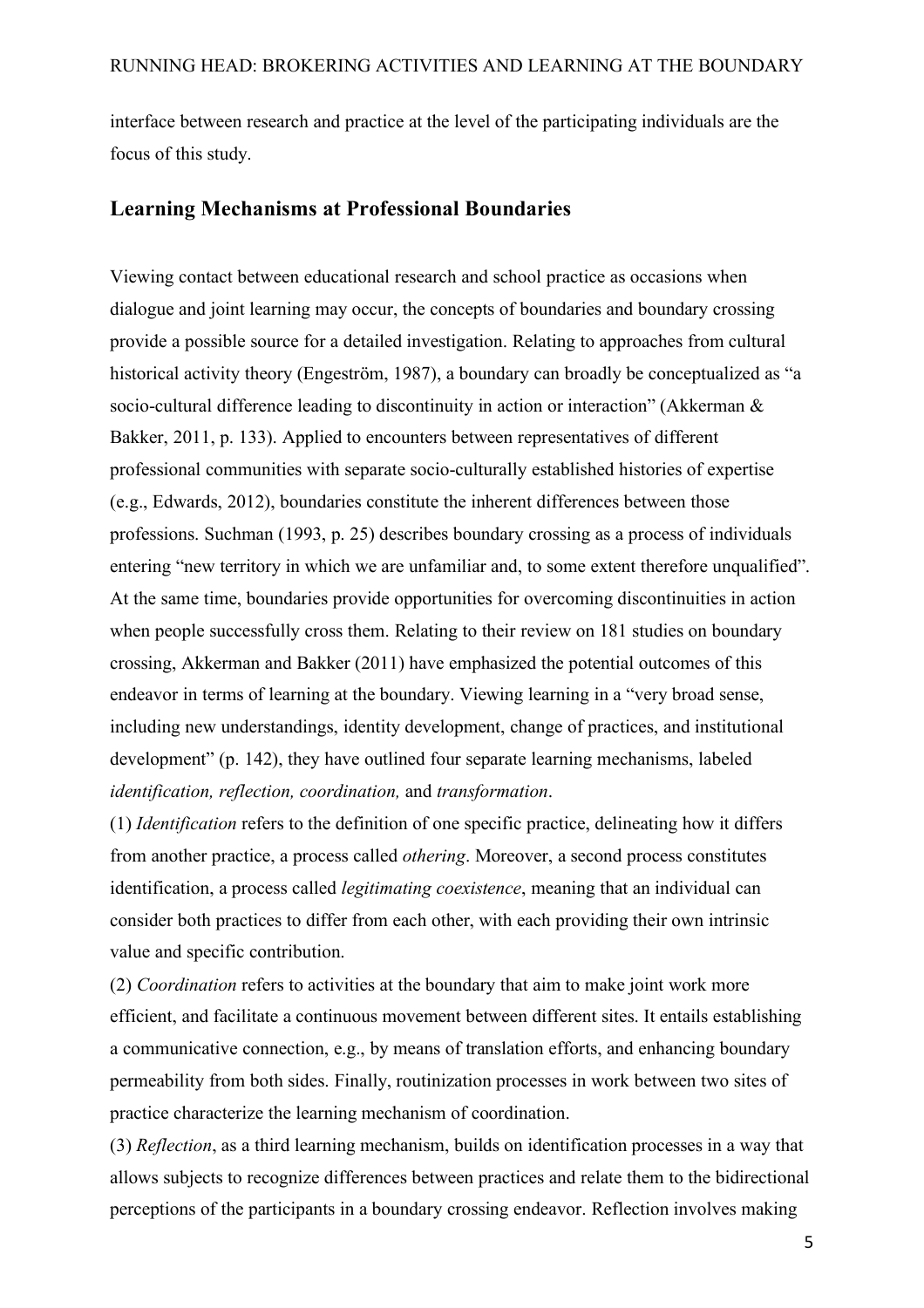one's own perspective explicit, and reflecting it in the light of the other perspective, while at the same time taking the other perspective into account for a more thorough understanding of a problem.

(4) The fourth learning mechanism is labeled *transformation*. It is assumed to lead to profound changes in practice, potentially creating new independent practices that comprise elements from two different fields in a hybrid manner. Based on their review of empirical findings, Akkerman and Bakker (2011) describe transformation as a process that is initiated by individuals or systems that are confronted with a problem at the boundary, and a subsequent recognition of a shared problem space by the involved parties. To overcome the problem in a joint action, measures are taken to establish hybrid practices and embed them into collaborative routines so that continuous dialogical work at the boundary can be maintained.

Akkerman and Bakker (2011) summarize that while identification and reflection are more meaning-oriented processes, coordination and transformation are constituted by specific actions of the involved parties. Notably, the four mechanisms are not fully independent from each other, as reflection builds on identification, and reflection on differences between separate practices would appear necessary in order to establish any transformative learning. Even though the learning mechanism of transformation generates so-called hybrid practices, it does not imply that practices merge completely as a result of transformation. Each practice remains stable in its respective core, while coordinative and transformative practices permit the boundaries to become more aligned with each other and establish continuous dialogue reflecting mutual expectations (e.g., Akkerman & Bakker, 2011; Edwards & Stamou, 2017).

#### **The importance of brokering activities**

The process of boundary crossing is inherently difficult for individuals because it requires them to enter new territory and thus implies feelings of uncertainty in the face of unfamiliar actions (Suchman, 1993). At the same time, individual boundary crossing activities are crucial in situations where no formalized structure of collaboration between two fields of practice has been established yet (Akkerman & Bakker, 2011). The term *brokering* is used to describe efforts of individual people to span across boundaries and to establish continuity in action and interaction. People can become permanent brokers describing their structural position in a network – e.g., as a research coordinator in a school disctrict. But brokering activities can also start with temporal actions that people engage in to do boundary crossing work. Many authors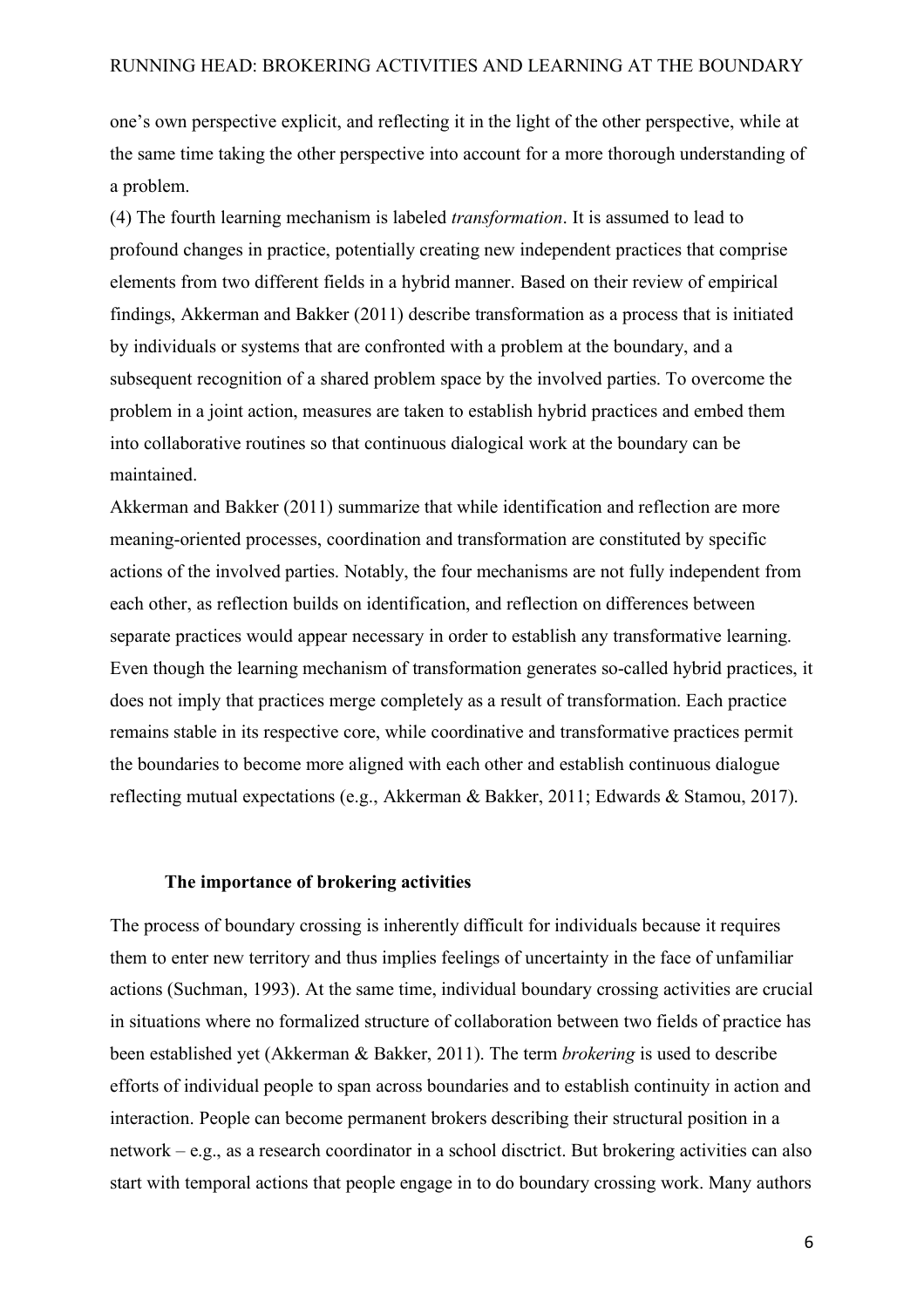have reflected on the ambiguity associated with brokering, describing conflicts of accountability and belonging to each field of practice (e.g., Tanggaard, 2007; Edwards, Lunt & Stamou, 2010). At the same time, brokers can be appreciated for their innovative role in changing professional practices (Jones, 2010). Research from the field of education suggests that for joint learning to be successful, individual and contextual characteristics play an important role in facilitating activities of brokering (Bakx, Bakker, Koopman, and Beijaard, 2016). Following this line of argumentation, brokering activities by researchers and practitioners that result in joint learning may help in reducing the gap between educational research and school practice.

## **Personal requirements for boundary crossing: Common knowledge, relational expertise, and relational agency**

Research has identified crucial capabilities of individuals and groups that facilitate successful boundary crossings and continued joint work. Walker & Nocon (2007) propose that individuals need boundary crossing competence, meaning the "ability to manage and integrate multiple, divergent discourses and practices across social boundaries" (p. 181). Edwards (2012; 2017) elaborates on three required characteristics of the partners – common knowledge, relational expertise, and relational agency – as being necessary to navigate the tensions that are associated with working at boundaries. To be capable of relating two fields (e.g., research and practice) to each other, the mechanism of identification seems to be a necessary prerequisite (identifying one's own role and the professional role of the other). Furthermore, relational expertise (recognizing what others can offer in a shared enterprise, while also being able to work with what others offer and making visible and accessible what matters to you) seems necessary to achieve any kind of reflection. Subsequently, it requires relational agency (e.g., aligning one's own responses on enhanced interpretations as part of a collaboration) to engage in any transformative processes that require communication across practices and the establishment of new tools for sustained collaboration. Providing empirical support for the facilitating role of these individual competencies, Bakx et al. (2016) interviewed teacher researchers who were qualified in a PhD program on science education. The authors identified two out of sixteen respondents as particularly successful brokers and identified personal characteristics that contributed to continuous boundary crossing activities of these individuals. Successful brokers were equipped with an ability to flexibly shift between the two sides, indicating communication and interaction skills that can theoretically be linked to what Edwards (2012) conceptualized as relational expertise and relational agency. Moreover, the authors identified successful teacher researchers as being highly pro-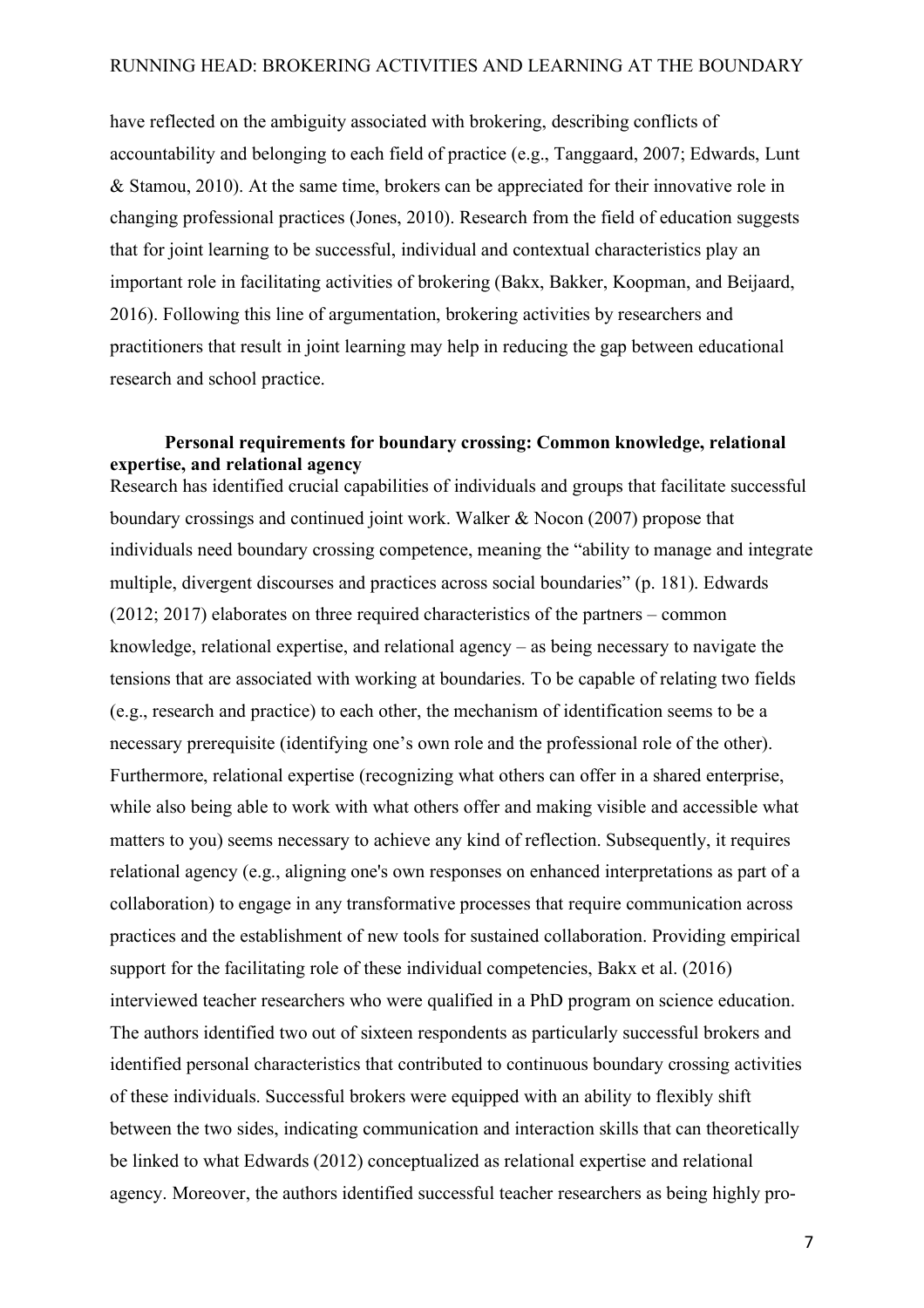active (taking the initiative on their own and recognizing opportunities for boundary crossings).

#### **Context conditions for establishing brokering activities**

Looking at contextual factors, Coburn and Penuel (2016) suggest several key features that should be realized in Research-Practice Partnerships in education (RPPs), including a longterm perspective, concentrating on problems of practice as a starting point, a jointly negotiated focus, employing intentional strategies to foster partnerships including carefully designed routines, rules, and roles for a structured interaction. The study of Bakx et al. (2016) found that an open school climate, enough time to align research and school activities with each other, and a certain research-mindedness of the school team helped teacher researchers to fulfill brokering roles. These factors can also be regarded in relation to the learning mechanisms of Akkerman and Bakker (2011), as specifically coordination may help to align research and practice activities more efficiently to navigate the inherent tensions for the participating individuals.

A body of research emphasizes the sustainability of cooperation and partnership as crucial for successful boundary crossing (e.g., Edwards & Stamou, 2017; Sannino & Engeström, 2017). Continuous collaborative practices can serve as precursors as well as mediators for successful boundary crossings. Penuel et al. (2015) emphasize the need for sustainable cooperation, since joint work at boundaries does not fit easily into any of the partners' primary institutional roles and responsibilities – indicating that brokering activities are mostly executed as an addon to the primary function of being a teacher or a researcher. As boundary crossing conceptually refers to "ongoing two-sided actions and interactions between contexts" (Akkerman & Bakker, 2011), Coburn & Penuel (2016) suggest that partnerships in education should be conceptualized as long-term collaborations to address persistent problems of school practice, to continually facilitate brokering activities. Akkerman and Bruining (2016), studying a professional development school partnership over five years, found that the four learning mechanisms (identification, coordination, reflection, and transformation) related to different phases of partnerships – coordination being more prominent at the outset of the partnership, whereas transformation occurred in later years.

Apart from the duration of a partnership, Sannino (2016) found that the composition of individuals is furthermore critical for the success of joint work, as well as a shared object of work is needed to engage in successful boundary crossing (Sannino & Engeström, 2017), mirrored by Coburn's and Penuel's (2016) requirement of a jointly negotiated focus. Coburn, Penuel, and Geil (2013) identify at least three distinguishable forms of intense collaboration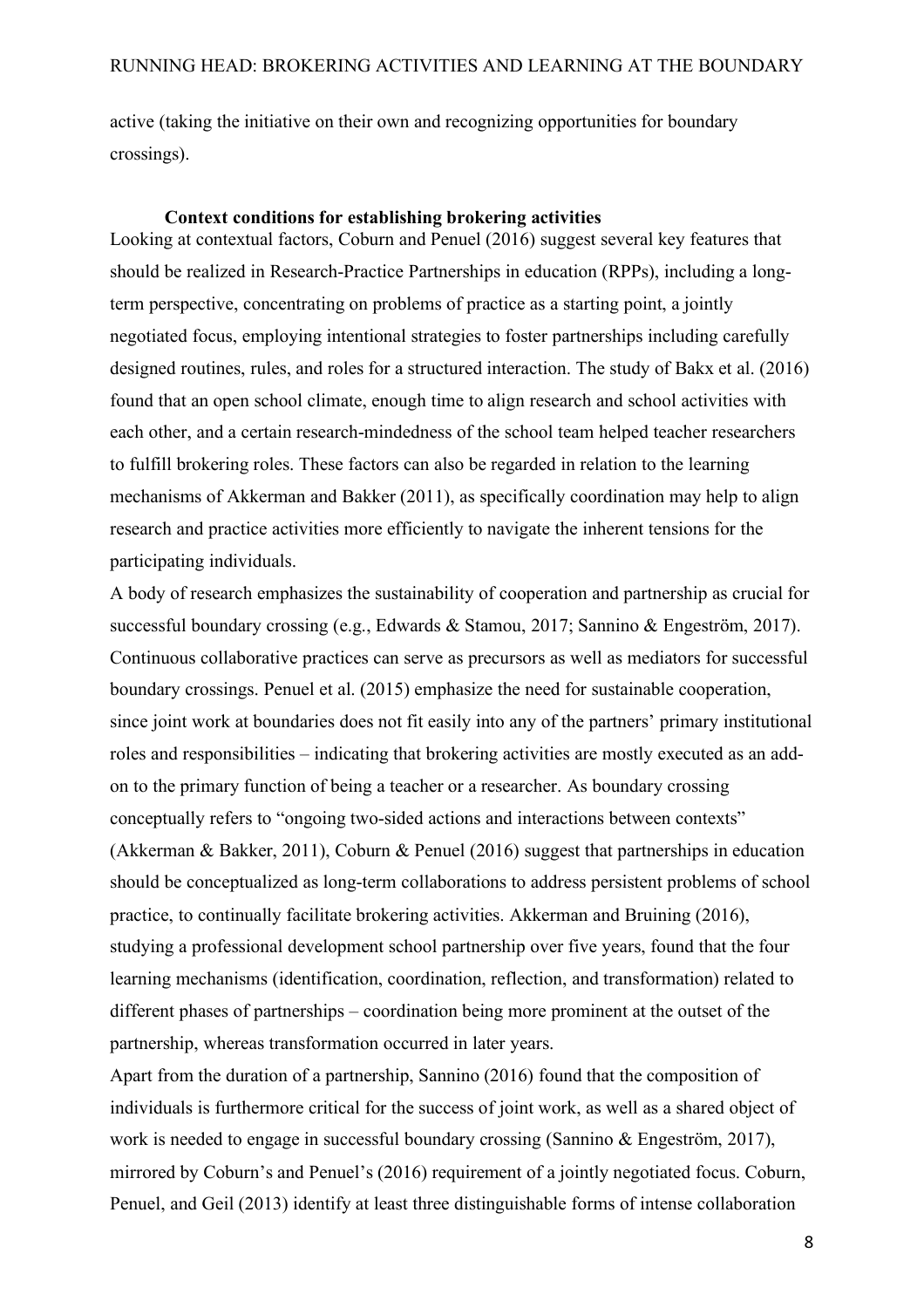between educational research and practice, being local/regional research alliances, Design Research, and Network Improvement Communities, all involving a long-term perspective with a core of individual participants who are committed to the partnership for the whole time of the project. Edwards & Stamou (2017) found that researchers distinguished between network and partnership activities. For partnerships, co-constructive relationships with practitioners around a shared problem were emphasized, whereas networks were regarded as "providing fertile ground for these relationships" (p. 275).

#### **Purpose of the study**

Taken together, joint learning at the boundary of educational research and school practice is most likely to emerge when certain conditions are met. Various individual and contextual factors are at play to facilitate the alignment of educational research and school practice in productive ways. Executing brokering activities by individuals seems to be especially important in fields where a formalized structure of collaboration is lacking. As reviewed above, Coburn and Penuel (2016) have proposed several criteria for successful partnerships between educational research and practice that may facilitate brokering activities. Many of these criteria cannot be taken for granted as they require large investments on both sides to be implemented and sustained. Therefore, our empirical investigation aims to answer how specific contextual conditions of interpersonal contact that are currently being realized are related to the emergence of learning mechanisms.

Specifically, the study aims to answer the question, in what kind of settings people execute brokering activities at the intersection of educational research and school practice. Further, we aim to investigate how these different settings relate to the emergence of specific learning mechanisms for the brokering individuals. The aforementioned categories of learning mechanisms laid out by Akkerman and Bakker (2011) are used to classify the potential benefits that interpersonal contact can entail for the participating individuals.

#### **Methods**

#### **Project and sample**

The data for this study were collected from the participants of a project that addressed the viewpoints of educational researchers as well as teachers on issues of learning and instruction in school. The aim of the project was to compare and discuss perspectives on the interface of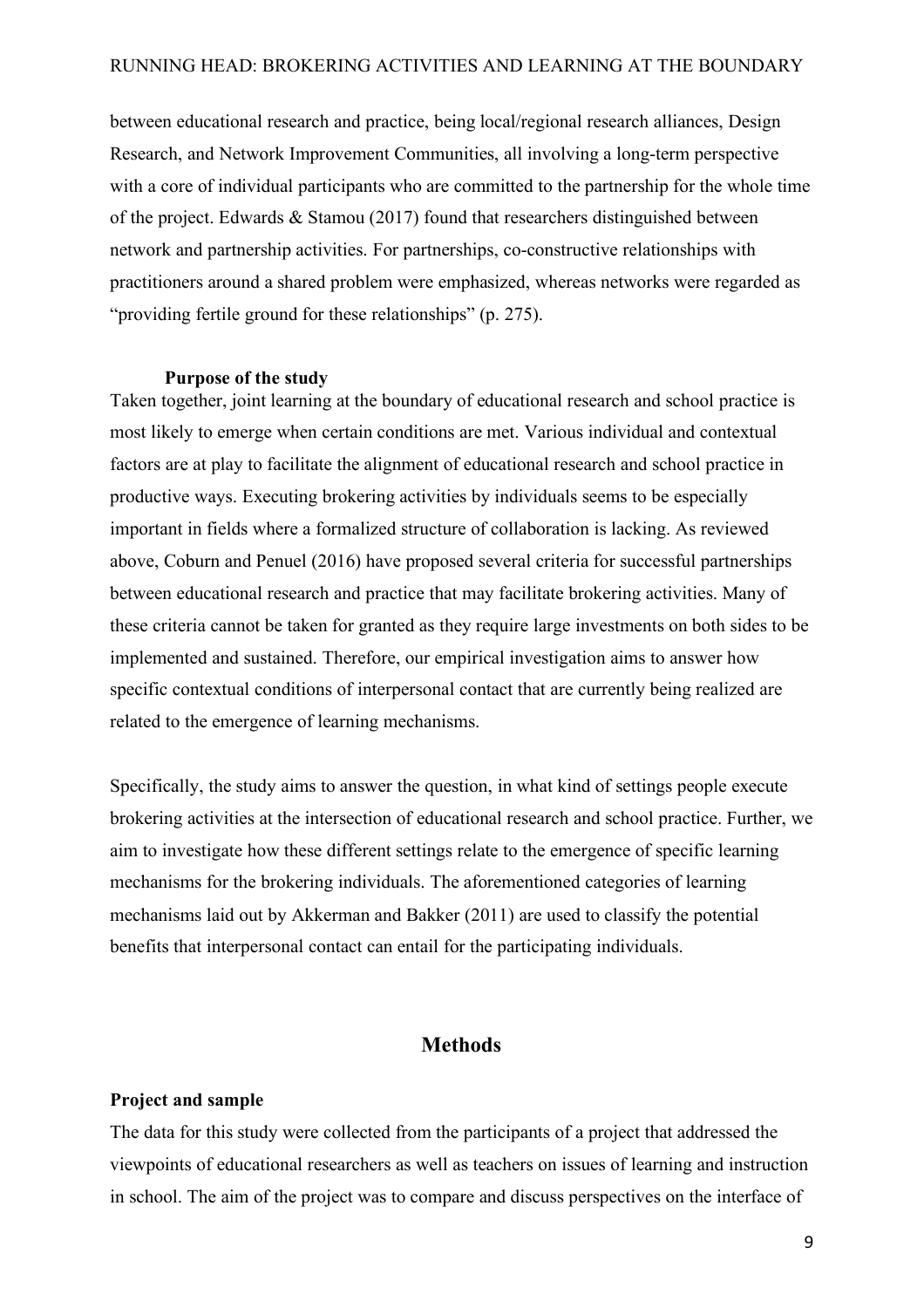educational research and school practice. We addressed subjects from both research and practice that were interested in participating in a dialogical workshop with representatives from both fields, and who were willing to share their experiences at the boundary in an interview, prior to that workshop. The project's goal was to have an equal number of researchers and practitioners in the sample, and to include a variety of individual and contextual characteristics in our sample, and not to narrow the project down to a specific research field or school subject. A further criterion for participation was professional expertise, which resulted in choosing only professors as researchers, and teachers with substantial job experience. From approximately 35 people we invited, we report on the interview data of 20 persons that finally participated in the project. Ten researchers in the field of education (professors in educational science, educational psychology, and teacher education) participated in the project. Four were female, mean age was 53 (range from 40 to 73 years), mean professional experience was 23 years. Ten teachers from different school tracks (elementary schools, different forms of secondary schooling) participated. Three of the interviewed teachers held a principal or assistant principal position in their schools. Teachers (six female) averaged 51 years old (range from 35 to 61 years), with a mean professional experience of 17 years.

All subjects participated voluntarily in the interview. Ethical approval for the study was obtained by the institute's ethics committee. Participants were asked for written consent prior to participating in the interview. Adherence to the regional and federal privacy protection guidelines, including anonymity in all publications was assured. All references in the interviews to concrete projects, names of colleagues, cities etc. were anonymized as part of the transcription process. For the presentation of the analyzed data of this small-scale study, the strict obedience to these requirements resulted in the decision against revealing individual combinations of age, gender, and professional experience for each respondent to secure the anonymity of our participants.

#### **Semi-Structured Interviews**

The interview addressed the interfaces between educational research and school practice from the first-hand experience of the respondents. Respondents were first asked how important they considered educational research resp. school practice in their day-to-day practice. They were further asked whether and how they communicated with the respective other group, and what kinds of challenges they experienced at the interface. They were also prompted on specific situations in which they had experienced a fruitful dialogue or cooperation between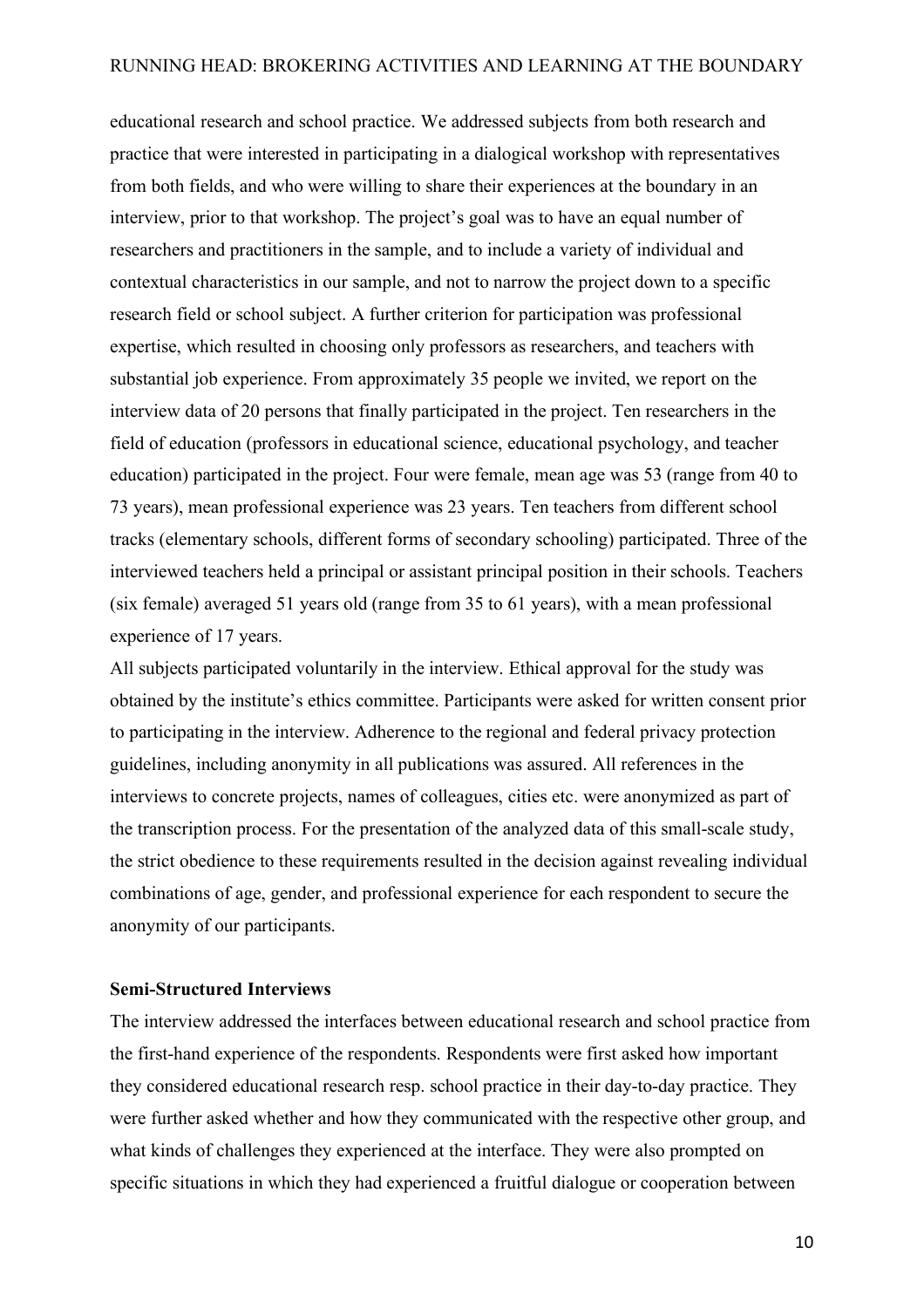research and practice. The interviews lasted approx. 50 minutes each. The authors of this paper conducted roughly 60% of the interviews themselves. 40% were conducted by two research assistants who were trained to adhere to the same written interview guideline. All participants received a short questionnaire immediately after the interview for some demographic information (age, sex, qualification, and professional experience).

#### **Coding Procedure and Analysis**

The interviews were audio-taped and were transcribed by an external agency in accordance with the standard transcription guidelines by Dresing and Pehl (2013).

#### *Forms of interpersonal contact at the boundary.*

Each transcript was analyzed by the first author and a research assistant to assess the forms of interpersonal contact that the participants reported on. Against the background of the literature on RPPs (Coburn & Penuel, 2016), and on literature on boundary activities in the field of research and practice (Akkerman & Bruining, 2016; Edwards & Stamou, 2017), we followed an iterative coding procedure to include theoretical elements as well as elements of inductive data analysis. Most mentions fell into three categories of interpersonal contact at the boundary, being *research projects in schools, network activities*, and *professional development activities*. Throughout the course of the analyses, the first category could be further subdivided into *researcher-led projects* and *joint projects* between researchers and practitioners. Some other forms of interpersonal contact at the boundary were mentioned only in very few cases. These are described in the last column of table 1.

In two of the transcripts by teachers, no interpersonal contact at the boundary was mentioned, nor could it be inferred from the narrations throughout the interview. Their experiences at the interface merely consisted of reading texts by researchers without being in touch with them on a personal level. We therefore had to exclude these two transcripts from all subsequent analyses.

#### **Learning mechanisms.**

To answer the research questions, we analyzed the interviews using qualitative content analysis (Dresing & Pehl, 2013; Kuckartz, 2014) to identify learning mechanisms that participants expressed when reporting activities at the boundary between educational research and school practice. In so doing, we followed a deductive coding scheme applying the four categories of learning mechanisms (Akkerman & Bakker, 2011; Akkerman & Bruining, 2016)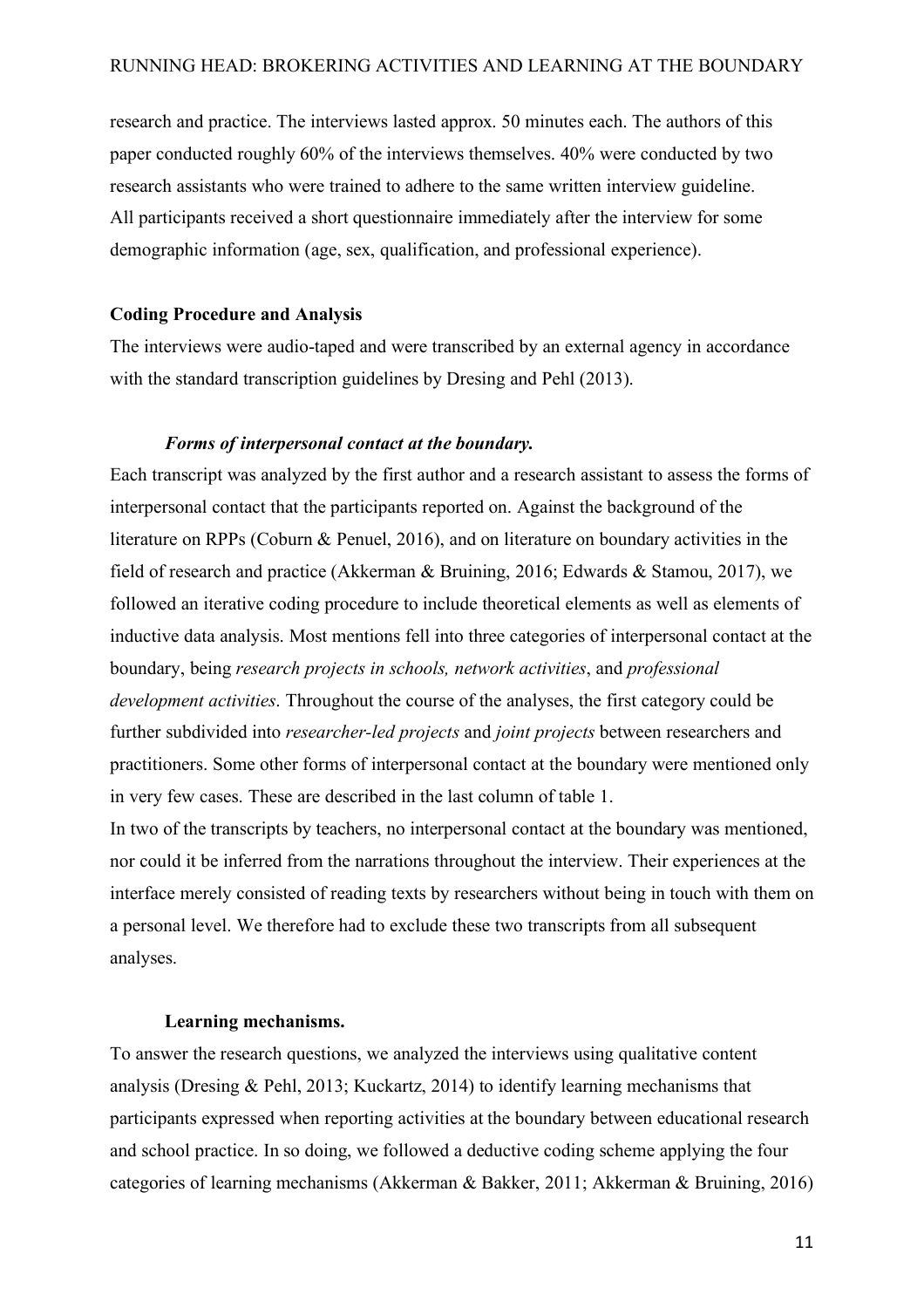of *Identification*, *Coordination*, *Reflection*, and *Transformation*. The authors of this paper coded all material independently from each other. Codes were applied to all excerpts in which participants reported their own experiences at the boundary between research and practice. The initial coder agreement was computed on the basis of 30% of the material and amounted to 75%. Coding units over which coders disagreed were mutually discussed to reach an agreement. The coding scheme with examples from the four categories is presented in table 2. During coding, we recognized that for the mechanism of transformation, we found narrations where the mechanism was addressed, but not directly related to the participants' own experiences. Rather, participants formulated a transformation as a benefit that they anticipated if contact between research and practice was to be established or intensified. These instances were therefore coded with a supplementary coding: 'wish for transformation'.

#### **Results**

#### **Settings for interpersonal contact at the boundary**

The analyses include the 18 respondents that reported having at least one form of personal contact at the boundary of educational research and school practice. All subjects reported instances of Professional Development at the boundary. For six of them, this was the only form of interpersonal contact they experienced. Six of the participants were involved in research-practice related network activities, and also six were involved in at least one joint research-practice project. Four respondents reported on their participation in project work that were mainly researcher-led. Moreover, three of the researchers reported on own activities in counselling work for schools. Table 1 shows the individual combinations of the three main forms of interpersonal contact at the boundary (i.e., research projects in schools, network activities, and professional development).

Table 1further indicates that the learning mechanisms our respondents reported on were not distributed equally across the subjects, but came along with the setting in which they executed brokering activities. Relations between interpersonal contact and learning mechanisms are reported below, structured by the three main categories of interpersonal contact. Providing excerpts from the interviews, we elaborate on how specific contextual conditions relate to the appearance of learning mechanisms. By doing that, we aim to clarify how the setting in which people broker enables them to learn at the boundary in various ways.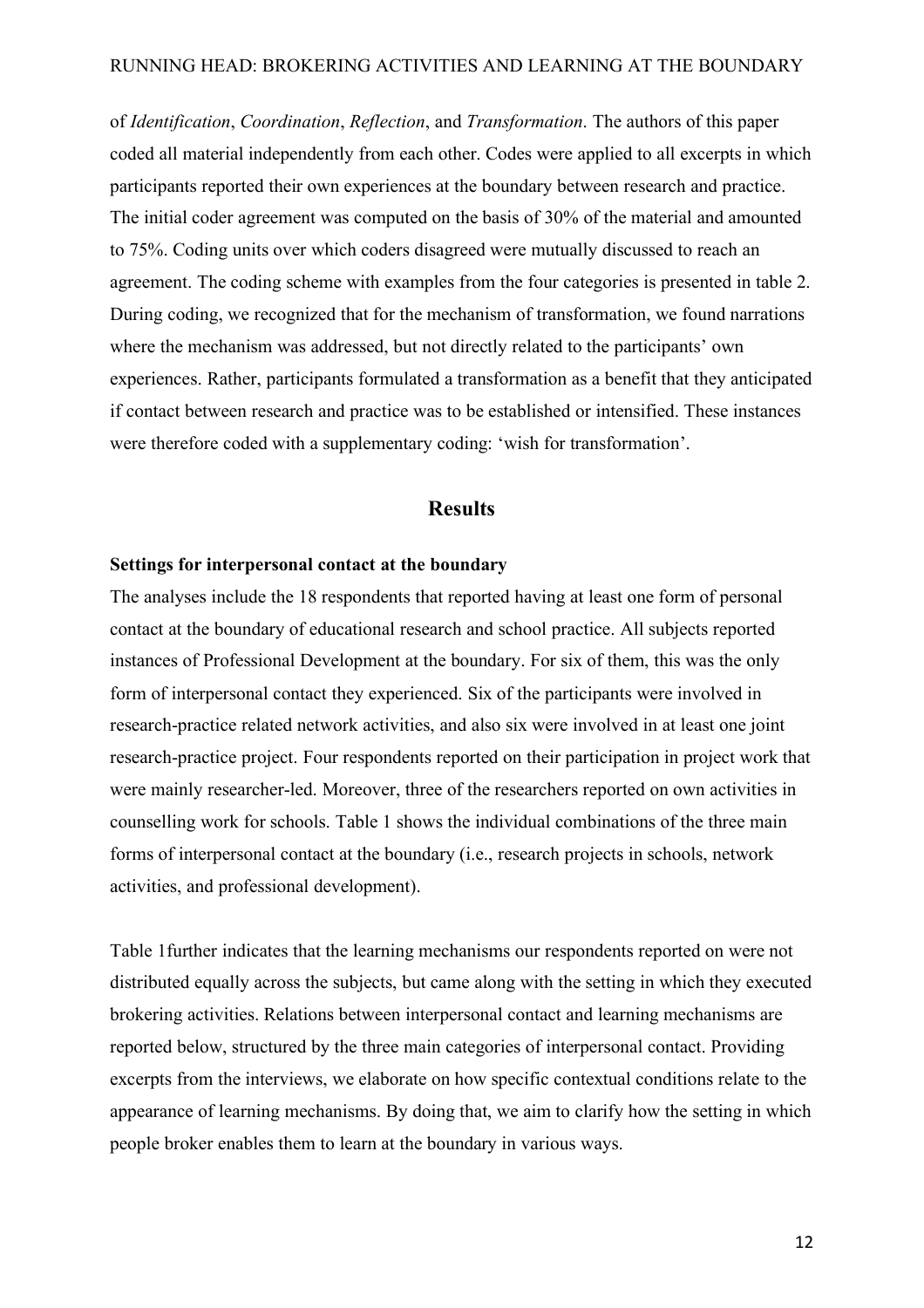#### **Research projects in schools**

Research projects in schools constitute one opportunity for educational researchers and teachers to directly work at the boundary. Additional to their genuine research foci, being in schools can provide researchers with insights into the working conditions of teachers in schools, into classroom discourse, into children's learning processes, and so forth. Complementary, by participating in research projects, teachers can grasp what kind of issues are important for educational researchers, and gain insight into observing research methodology at work. Ten of the subjects talked about participating in research projects as a context for brokering activities between educational research and school practice. Out of these ten people, nine showed identification, and nine expressed reflection as a learning mechanism. All ten reported aspects of coordination. Five of the subjects that reported on project work expressed transformation as a learning mechanism (see table 1). When researchers and teachers talked about research projects in schools, huge differences in the set-up of these projects came to the fore. From the nine respondents that reflected on project work, four reported projects that were mainly researcher-led. In these projects, the mechanism of coordination was central to achieve an efficient working arrangement for both sides, which did not burden the partners with too much extra work and effort. A teacher reports on several projects that are being conducted at her school, and highlights one project that was successful in achieving a balance in giving and taking for the researchers and the teaching staff.

*"This research institute (…), for example. They say: 'Ok. We would like to come and try something out in your school, and as a compensation, we can provide you with a professional development course for the teaching staff on current issues of our work on children with German as a foreign language.' For me, that is a good deal, since I am responsible for managing the PD budget in our school. Then I don't have to take money from that, and still get a PD course for the whole staff. Perfect!"* (Transcript No. 12, lines 430-435).

The mechanism of coordination is also present in a larger long-term project conducted by a researcher including several schools, as the following excerpt shows.

*"We are trying/ Well, this is a necessary condition that we somehow establish a good connection with them [the schools]. But that is not easy. Our coordinator, she works day and night/ she has to make phone calls and emails and so on. This is a huge, complex thing. But, what we always try is to make them understand that we actually see each other as partners, but not on the... with the same skill-sets. So that it is actually clear that they have the skills to deliver lessons, to advise the students and so on. And we have the research skills. And you cannot meddle with that, you see? So, that's clear. (…) we know they are all very busy, but we absolutely need these data. (…) But we can't force them to do it. So, we try to achieve a partnership with them."* (Transcript No. 2, lines 648-660).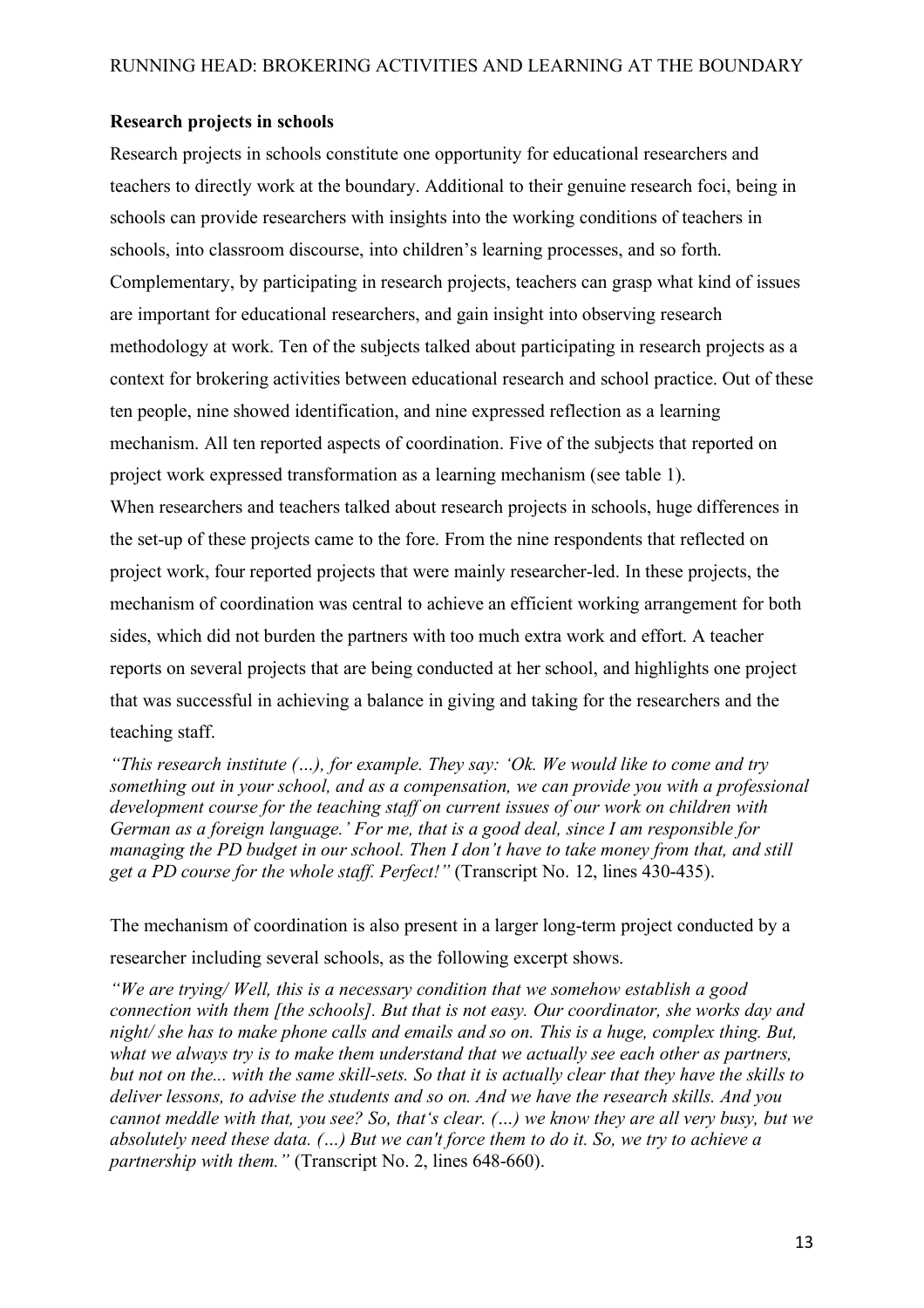A strict division of research and practice remains visible in this excerpt, a feature that is constituent for the mechanism of coordination. Identifying what each side is responsible for ("they have the skills to deliver lessens, …" and reflecting on the mutual expectations ("We know they are all very busy…But we can't force them to do it.") are present in the statements of this researcher. These learning mechanisms are used to account for the need for coordinative efforts to keep the project on track.

In these researcher-led projects, sometimes instances of single elements that reveal more of a co-constructive endeavor between the involved researchers and the teachers become visible. In this case, participants may realize an opportunity for joint learning in a transformative way – as the following excerpt by a teacher illustrates. Having had several researcher-led projects in her school, she expresses an increasing wish for transformative practices after discussing with a researcher the data that were collected as part of a project, and after realizing a benefit from such a discussion.

*"What I would appreciate is for research to be more in schools. Well, really research projects like the one we had last year, when someone comes into school and actually conducts a project in our regular classes. Not that I'm handing over my class and he does something spectacular with that class, but that/ that regular classes are not just really observed and analyzed, but in an exchange with the teachers. Because I really believe that research could yield so much that educational practice could benefit from. We are simply not getting this now."* (Transcript No. 15, lines 332-339).

In contrast to these researcher-led projects, the responses of subjects that work in joint projects show the mechanism of transformation not merely as a wish, but as something that is being realized in their work. Often, these joint projects contained joint data analyses by researchers and teachers, i.e., mutual reflection and discussion of videos from classroom situations. Five of the respondents report on such a setting for their individual brokering activities. The following researcher (transcript No. 7) describes a setting in which material from pedagogical practice (video tapes of classroom situations) is jointly analyzed by teachers and himself.

*"Well, there are situations that I find particularly inspiring – which is when I am actually doing the same with the teachers as what I do with students or with my colleagues in a research group: working with material from pedagogical practice. Well, that is a format that forces you to concentrate on just that one situation. It is a joint point of reference. And you can discuss in advance 'What does this situation stand for?' To get into an exchange about it (…) this is what I find very/ this is what I find productive. Well, it has/ I just find, it makes clear that you need a certain reflexivity (…) and this is a joint basis, because you really always have to start to jointly analyzing this material".* (Transcript No 7, lines 840-851).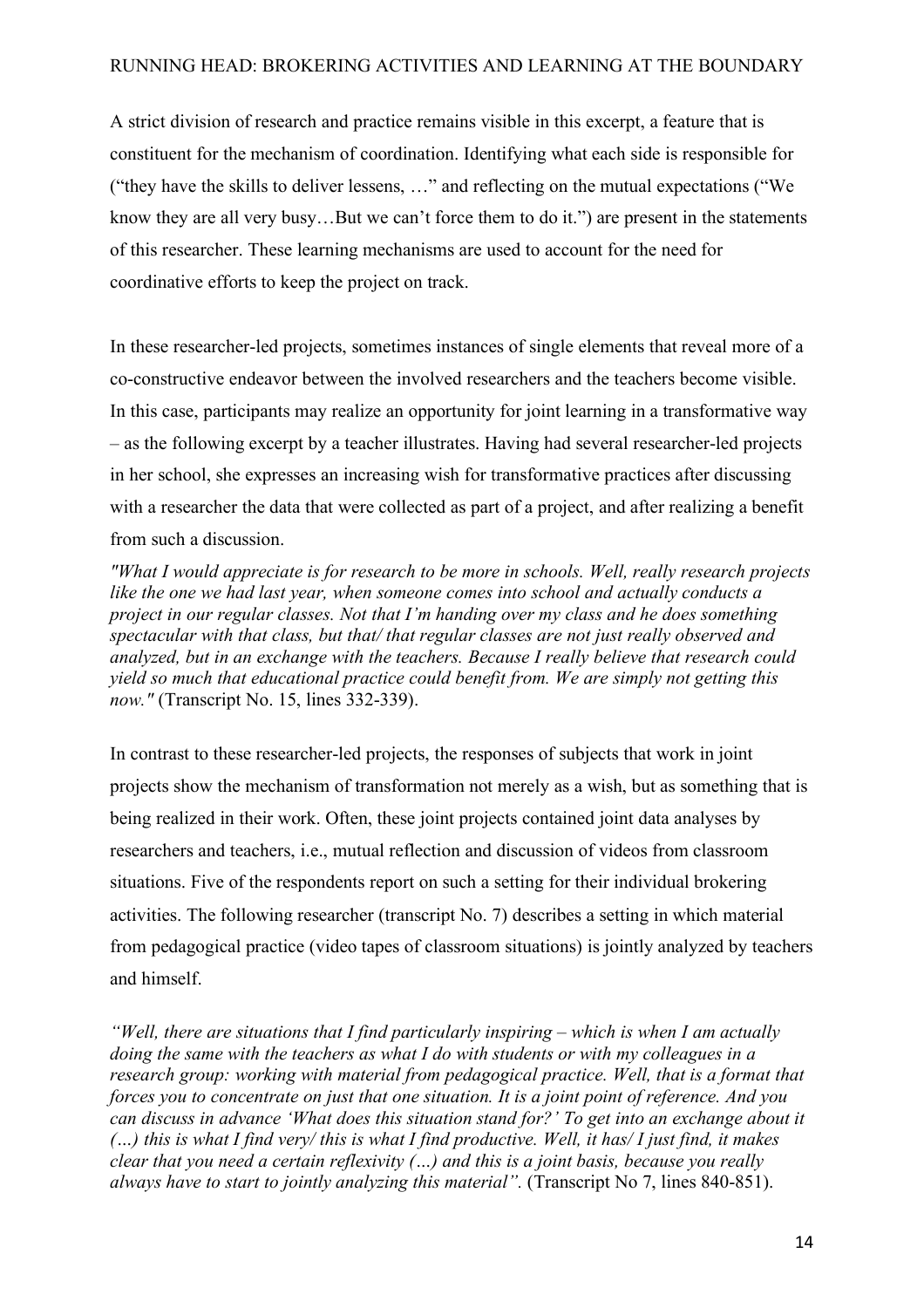Transformation in these projects builds up on the mechanism of identification and reflection

(see table 1).

Another researcher who engages in a long-term practice contact conducting joint work also expresses this transformative aspect on a personal level.

*"[Through this joint project] I get a deep insight into how these teachers work, what is important for their instructional practices. And they also have their specific ideas on [research topic], and what such a student learning task should look like/ what you could do. Ideas that I wouldn't have had myself. (…) And then they try it out in their classes, and after that we meet again and reflect on it… These are projects in which I have the feeling that it is a true exchange. And there, I'm not like the researcher who comes and tells the teachers what to do. Well. And that really works out so well. (…) Well, I can only speak form myself: Well I certainly gain something from that. Before I go there, I always think: Oh, I already have to go there again (…) When I am there, and when I go home afterwards, I think: Oh great! This has grounded me, yes, I get in touch with practice, yes, by such an extensive exchange with teachers about their instructional practice."*  (Transcript No. 8, lines 489-500).

In this excerpt, it becomes apparent how identification and reflection ("I get a deep insight into how these teachers work, what is important for their instructional practice"), and coordination (shown by a context that brings researchers and practitioners together regularly: "I already have to go there again") may lead to aspects of transformation ("ideas that I wouldn't have had myself… a true exchange"). At the same time, this researcher provides an insight into the conditions that are crucial for doing brokering work at the boundary between educational research and school practice, as the following excerpt shows:

*"I need contact with school practice. And what I would like to add: (…), well, a small amount of it. Really, homeopathic dosage – not every week, but I do need regular contact with practice. Which means I do need to enter a school building once in a while, and walk around there. And I need to go into a classroom from time to time. I would never/ I found it problematic, for example, having your data collected only by the research assistants."* (Transcript No. 8, lines 543-548).

The aspect of dosage is also reflected in the statements of many other respondents. As boundary work in joint projects requires a large amount of personal resources, all emphasize time limitations as a crucial factor that keeps them away from brokering activities. When time and effort seem manageable, brokering is more likely to occur.

*"And then she [a researcher] comes for an hour, provides some input on what she saw in the data. And we [the teachers] also report, how did we come up with those rubrics? How did we develop them? (…) and these are time frames that are manageable. I can attend a working group once a month/ I can go there for an hour to meet someone. It can be an afternoon once in a while."* (Transcript No. 15, lines 475-481).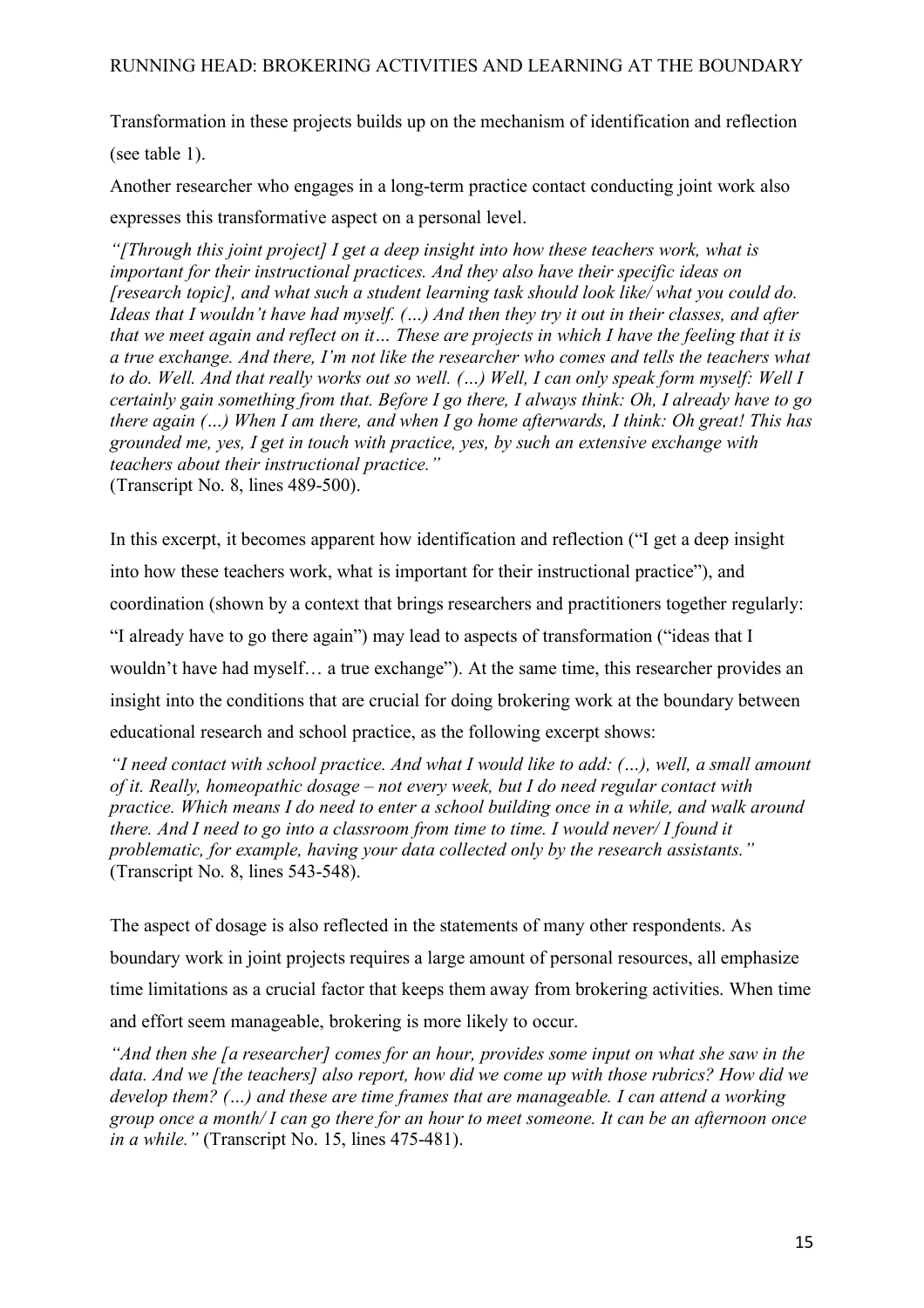## **Network activities**

Working in networks characterized the professional context of six participants in this study. For the researchers, networks mostly consist of one or a few departments of their university, and a larger amount of cooperating schools – organized either regional or state-wide. For teachers, the networks mentioned were larger communities of schools, into which researchers were invited occasionally for external advice or input, e.g., in the form of scientific talks or school visits.

All respondents working in networks report mechanisms of identification, coordination, and reflection while working at the boundary. They emphasize how being part of networks facilitates access to the 'other' side, and provides opportunities for regular exchange.

*"In this network, we meet twice a year for a joint event, a forum, where all participating schools are invited. (…) And where we we provide an input from instructional research, school research, and discuss with teachers what this means for practice. And this is an example for – where you can on the one hand/ What I really appreciate is to get feedback from school practice very quickly whether this is useful knowledge to them, and how you present this knowledge to them. (…) And I recognize an openness in them to be up-to-date, and to know about what we can really say from research, and what we do not know yet. And at the same time, these occasions provide an input for future research, because the teachers come up with questions that they are concerned with at that moment. Well, so you gain something and create something new."* (Transcript No. 10, lines 392-408).

The learning mechanisms of identification, reflection, and coordination are reflected in this quote. While the "forum" taking place twice a year is likely to be a result of coordination at the boundary, it supports mutual identification ("we provide an input from instructional research… And I recognize an openness in them to be up-to-date") and reflection ("the teachers come up with questions that they are concerned with at the moment. Well, so you gain something and create something new") on both sides. However, as in the researcher-led projects mentioned above, a strict division of labor remains. While three learning mechanisms (identification, reflection, and coordination) are present in the responses of the interviewees, no aspects of transformation are reported.

Being part of a network may also enhance further brokering activities that again provide opportunities for learning mechanisms to emerge. As a member of a school excellence network, this teacher subsequently became a member of a board of editors of a practiceoriented journal set up by several researchers.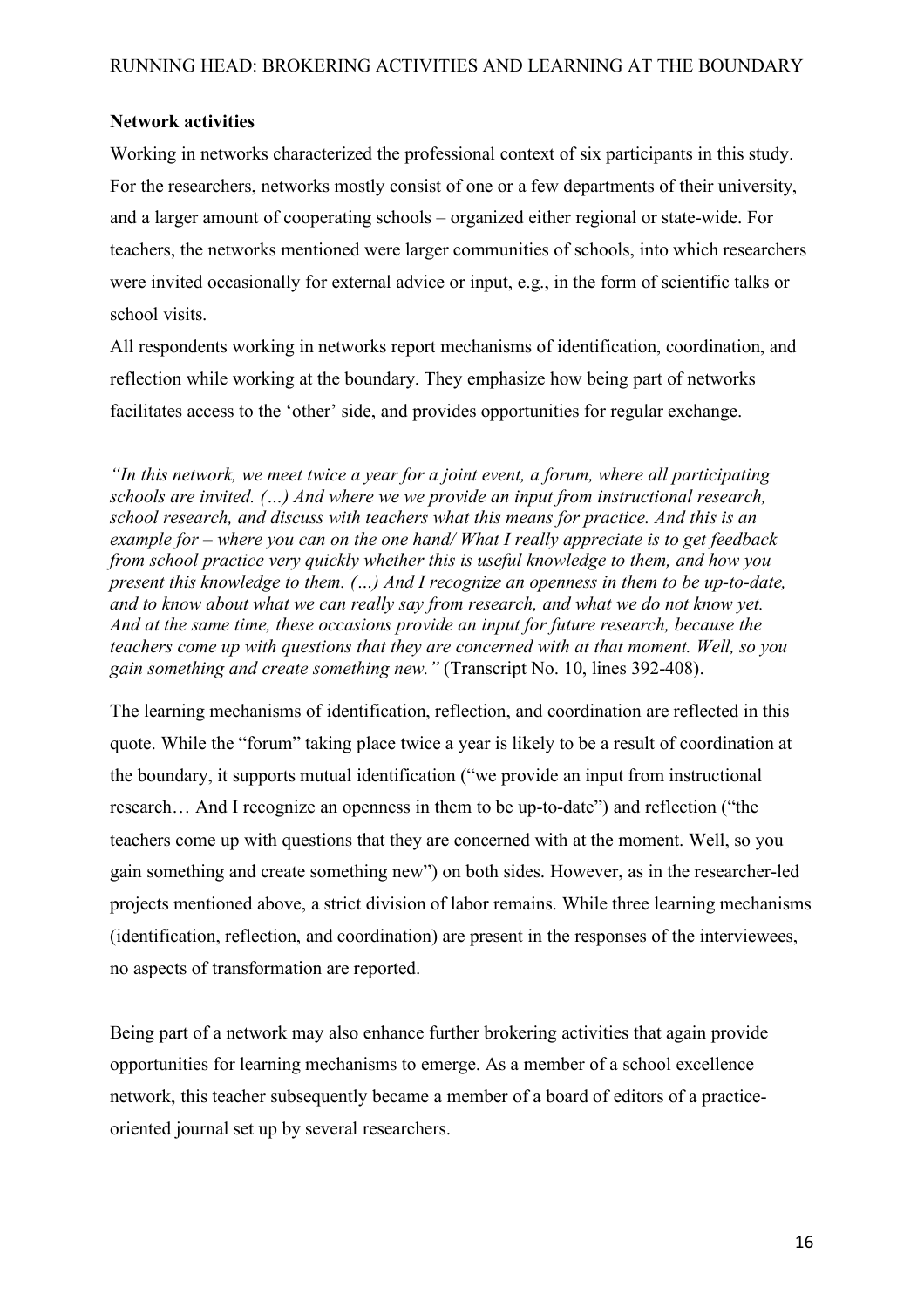*"And now, a new journal has been set up. (...) And I'm now a member of the editorial board. And overall, there are many theorists, well, emeritus professors. [...] And they have specifically chosen me to participate, as a practitioner from a school, you know? (...) And for me, both are important, you know? So, I kind of need empirical educational research. Or I need research to say, somehow, what can we – well – from lots of different studies/ What has actually been found out about how students learn best?"* (Transcript No. 13, lines 438-445).

Regarding the set-up of network activities, respondents differ with regard to intensity and mutual obligation. A researcher embedded in a school-university network in which each of the partners is responsible for certain aspects of the partnership reports on his brokering activities. In this extensive form of network activity, identification, reflection, and coordination enable the fourth mechanism of transformation to emerge, as the following three quotes illustrate.

*"And these are not just any schools in which our university students do their practical training, but these are schools that are explicitly believed to share specific core areas with the university. So we explicitly have one school for research and development, where we conduct research projects and try to feed that back into regular school classes. So you could say that we conduct research and at the same time contribute to school development."*  (Transcript No. 1, lines 463-469).

In this context, the researcher reports on aspects of identification and reflection that shape mutual contact. Common knowledge may result from these communicative processes, and relational expertise is needed to manage the tensions that are part of the boundary crossing activities in the partnership. Reflection as a mechanism is required to learn from the field of school practice, and to realize that the scientific rationales he relies on do not completely account for the practical setting.

*"That you don't feel you're coming out of university knowing something, have found something out and you're telling the pedagogical field about it, but instead (…) 'I'm coming along with my crazy ideas about supportive feedback – what does that look like?' and then I encounter the pedagogical field, and then I learn from them: This is great, what you did in your research, or your ideas on that, but that does not fit into our practice for this and that reason, because partly, you don't know what is going on here.* " (Transcript No. 1, lines 735-741)*.*

Building on such an established network, the initiation of joint projects is facilitated. Small groups of the larger network meet at the boundary to work on specific aspects that are relevant for school practice as well as for educational research. Under such conditions, the mechanism of transformation is emerging. The following transcription illustrates the processrelated nature of transformative actions that may be established in such a project. In the course of this process, the establishment of new boundary practices becomes a joint mission – emphasized by a linguistical shift from "I" and "the teachers" to "we" and "us" – with all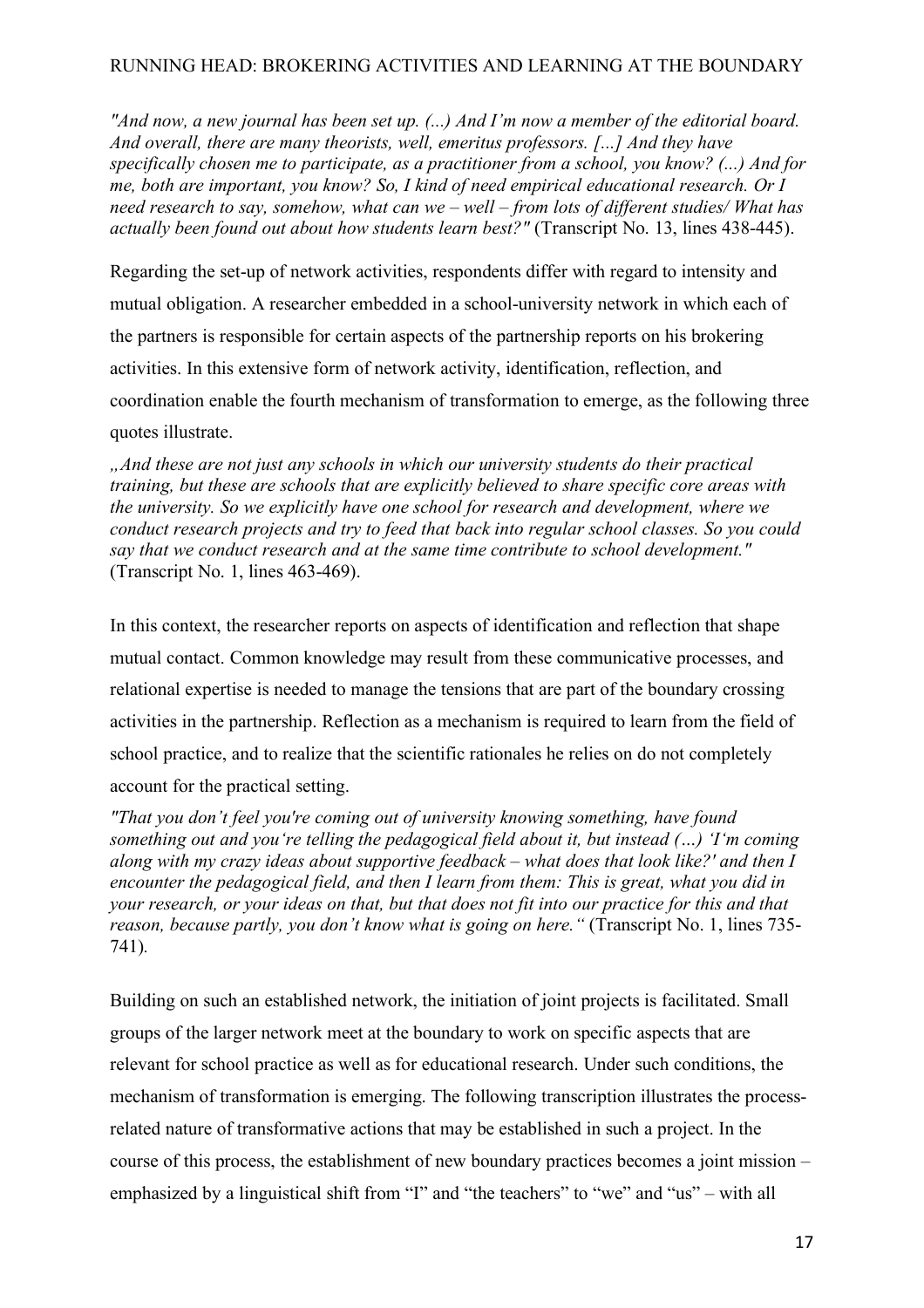participants engaging in brokering activities. The identification of different standpoints is taken as a starting point to reflect, coordinate, and subsequently transform current practices into new, hybrid ones.

*"All three [teachers] have developed a system for working with checklists in their classrooms independently. I have observed that (…), and I observe certain deficits or problems, and the teachers also notice these deficits themselves. All of us are sort of dissatisfied with how it works, and now we are reflecting on possible formats to enter into a regular exchange together (…) And there is no point of contact in the usual sense, as if I were doing a teacher training course with the school – that's not what it is. Instead, we want to work together somehow, but we are not actually working together, because I work at the university and they work at the school. So now, we will have to invent something new first".* (Transcript No.1, lines 783-803).

Even though the network seems quite stable, the inherent (here: the spacial) boundaries between school and university remain visible. They need to be transcended regularly to continue brokering activities. Even when the benefit of transformative practices for the participants is salient, challenges remain to integrate the requirements for being an acknowledged researcher and doing extensive brokering work.

*"And that really is somewhat contradictory, because you know somehow that when after five years, you are evaluated by the university's steering comittee, what counts are third-party funds, and peer-reviewed papers as first or second author. And what counts less is what you have really changed about classroom practice, or where you were successful in convincing a teacher."* (Transcript No. 1, lines 658-664).

#### *Professional Development*

All participants of our study reported on activities of Professional Development (PD) in which they encounter the , other' side. The kinds of PD activities that were reported by the respondents varied largely in duration, extent, contents and settings. Accordingly, unlike in joint projects or network activities, participation in PD activities does not seem to be related to the occurrence of specific learning mechanisms *per se*. Among the six respondents that reported on PD activities as their only form of interpersonal contact, three did not show any of the four learning mechanisms. Two showed identification and/or coordination, while one person showed identification, reflection, coordination and a wish for transformation.

From the statements of three teachers that did not report any of the learning mechanisms, it becomes visible that they regard research as something impersonal, reflected by denominations like "the research", or "the science". Resulting from this overgeneralized view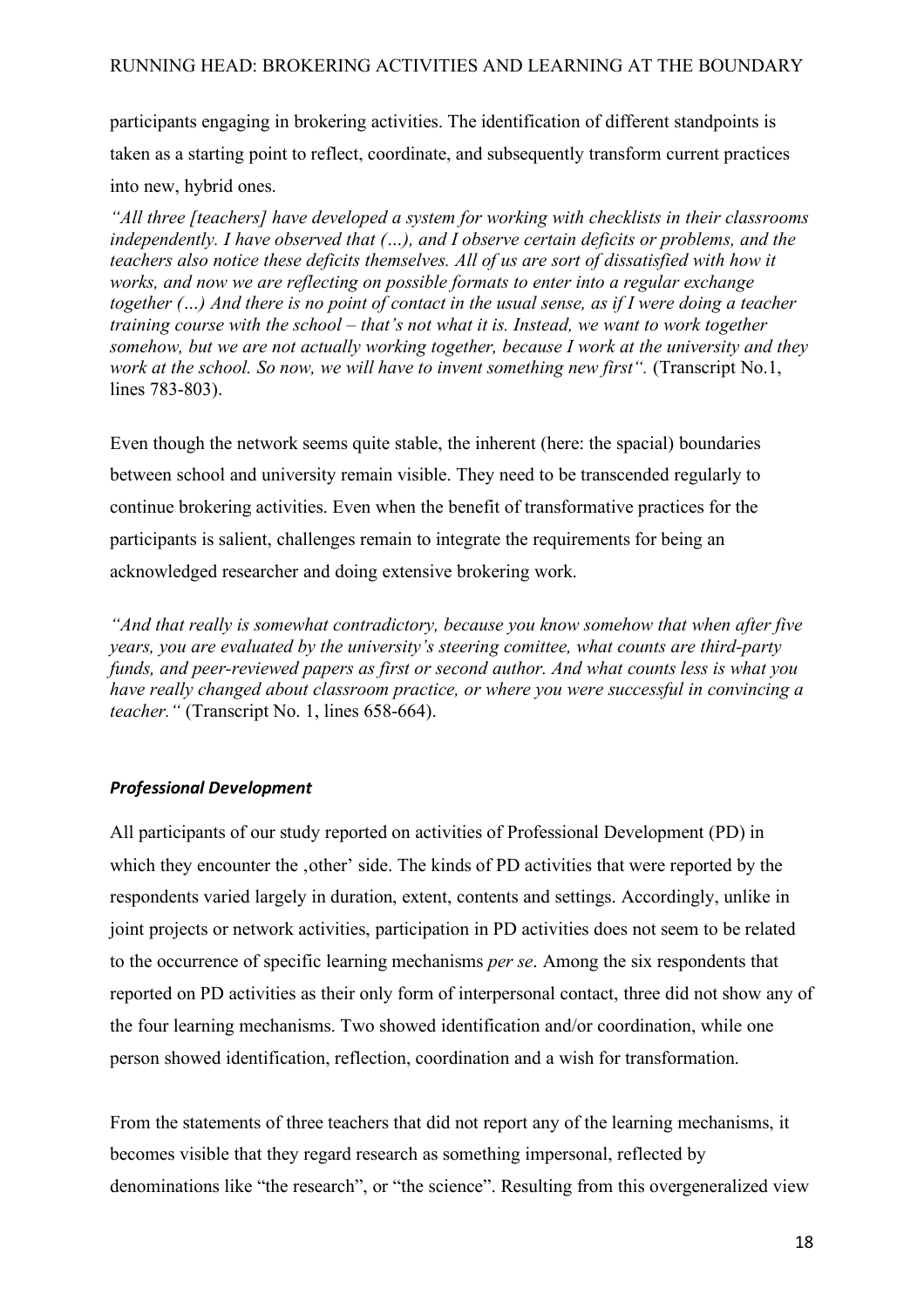about the other side, even the mechanism of identification is impeded, since the respondents do not regard researchers as individuals with have specific professional roles and histories. The statements of these subjects thus do not show any of the aforementioned social learning mechanisms. Instead, a notion of linear transfer from scientific findings into school practice predominates their thinking about the boundary– without a specification on who is supposed to actually do the transfer. A motivation for participating in PD activities may then look as follows:

*"Well, you want to know about the findings from research, first of all, you want to perceive them, and second, you naturally want to partl/ implement them".* (Transcript No. 16, lines 302-303).

Contrary to this statement, many other participants call this notion of linear transfer into question when they reflect on their individual brokering activities in PD. In several instances, the respondents use identification and reflection to report on their experiences with PD. In many transcripts operating with these learning mechanisms, subjects explicitly state that carrying scientific knowledge to a practice-oriented audience would be to take too narrow a view for doing brokering work.

*"Teachers in school practice – Actually, I am not sure whether I want to deliver something to them. Honestly, not. Well, I don't feel that I am in a position for doing that – that I am the one that is entitled to convey something. But instead, rather seeing it as – actually, I would like to see it as an exchange."* (Transcript No. 8, lines 427-430).

The participants that reported PD activities as their only interpersonal contact at the boundary of educational research and school practice, emphasize their difficulties to reach the 'other' side during their regular professional work, hindering them to engage in brokering activities, as the following excerpts exemplify.

*"I don't know. I figure that when there are any research studies related to instructional topics or anything like that, there are often teachers listed in the appendices. I don't know how you get there! I would also be interested to say: I would/ could I join in with some of the work. Or I would/ but I wouldn't know – as I said – I wouldn't know who to approach to say 'Perhaps I might have something to say about such and such a topic as well. (…) Perhaps there is a lot out there, but I really wouldn't know. Well. I would appreciate it if perhaps research focusing on school would approach us a bit more. Perhaps to try to bring us in a bit more."*  (Transcript No. 18, lines 533-546).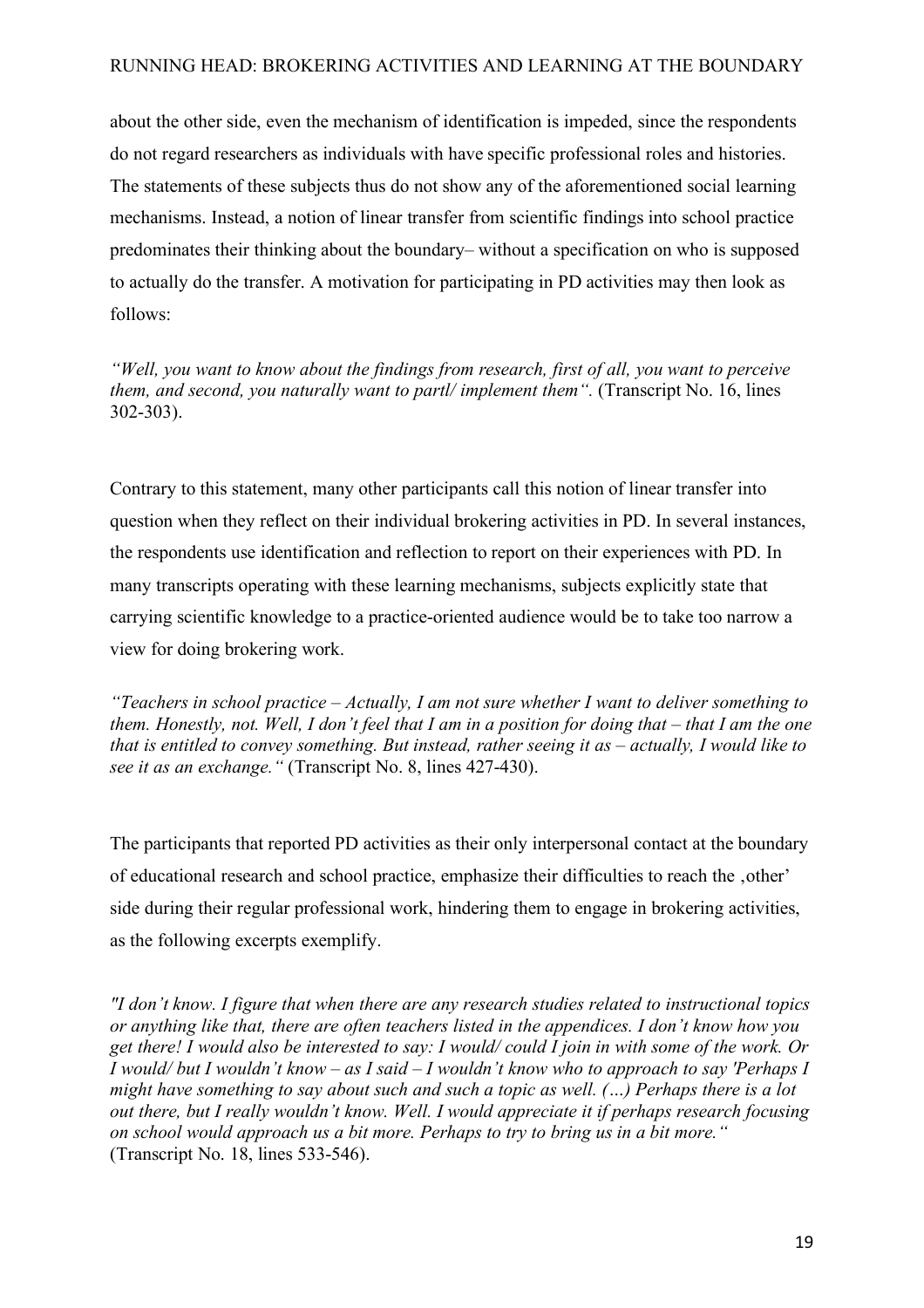*"I think that both systems are completely separate. (…) And for me as an outsider, I have the feeling that I do not really get in contact with schools, because I do not know their communities and boards, because somehow/ people don't mix. And I simply know that schools are extremely busy all the time, you hardly even get any principal on the phone. They kind of ward everything off that sounds like entailing extra work. I believe that [… educational research] is regarded as something that is put on top of everything else, and not as something that is somehow integrated."* (Transcript No. 9, lines 489-511).

Both teachers and researchers that report PD activities as their only possibility of interpersonal contact share the notion of working in two separate worlds with only few connections with the respective other. In the absence of network activities or joint projects, brokering activities seem less likely to be carried out by individuals. When a regular interpersonal contact enabling co-constructive work at the boundary is not part of the professional context, hurdles are often regarded as too high to be overcome individually.

However, Professional Development as a setting also bears the potential for the occurrence of learning mechanisms when it is conceptualized similar to joint projects that include coconstructive practices, and when it is complemented by other forms of interpersonal contact. In a year-long PD course originating from a (researcher-led) research project, teachers and researchers extensively discussed about classroom videos, and this resulted in a wish for transformative practices at the boundary. As table 1 shows, respondent No. 2 had expressed the three mechanisms of identification, reflection, and coordination as outcomes of the researcher-led project she was engaged with, and conducting a PD course as a follow-up of her project work, led her to the following conclusion.

*"A professional development course for teachers, voluntarily. Where we could really work together with them, in a project to develop instructional practices, partly on the basis of the video data that we had collected. And I found that really inspiring, to really discuss with them. Well, before doing that, I only had the videos and questionnaires. And in these PD courses, I had them right in front of me, face-to-face, you know? I was able to discuss with them, about their ideas of [research topic]. And yes, that's a highlight for me. … And still, my dream is ... That you can really do research, let's say interventions, in mixed teams. Well, so that really teachers are part of the research team. Where you can try things out."* (Transcript No. 2, lines 689-709).

## **Discussion**

This paper connects research on partnerships between educational researchers and school practice to the theoretical approach of boundary crossing (Akkerman & Bakker, 2011) with a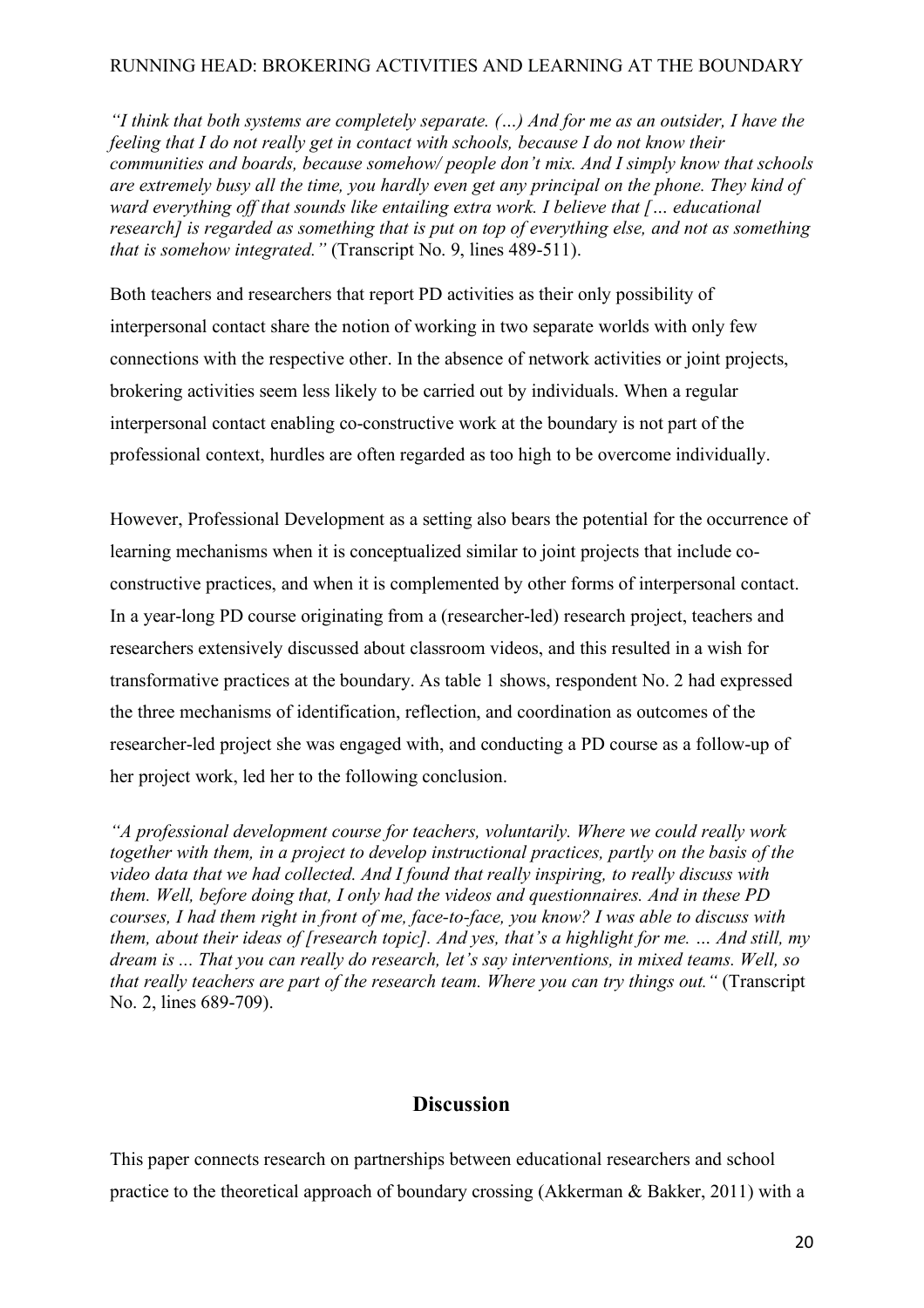focus on four learning mechanisms (identification, reflection, coordination, and transformation) that may emerge when people cross professional boundaries. Summing up the key findings from our study, brokering activities by educational researchers and teachers are most likely to occur in three settings, being (a) research projects in schools, (b) network activities, and (c) professional development. Generally, all three settings allow for the learning mechanisms of identification, reflection and coordination to emerge. Still, respondents that solely experience themselves brokering in the setting of PD activities are less likely to learn about the 'other side' via all three mechanisms. Additionally, the mechanism of transformation is only being realized in settings that enable people to establish forms of joint project work where researchers and practitioners engage in mutual discussion, for example by jointly analyzing classroom data.

In line with the work of Edwards  $\&$  Stamou (2017), these findings suggest that it is important to regard research and practice as a potential field of knowledge exchange rather than an issue of impact *from* research *to* practice in a linear sense (see also Coburn & Stein, 2010). Rather than transferring research findings to practice settings, joint learning needs co-constructive practices and joint knowledge generation. The data in this study illustrate that by realizing this kind of work, even transformation as the most ambitious goal for learning can be realized, at least in some instances.

Moreover, our data point out that only few of the reported interpersonal contacts fulfill the criteria for RPPs set up by Coburn & Penuel (2016). Brokering activities are mostly characterized by high individual effort and commitment, sometimes in the absence of reliable institutional support systems. Still, joint learning may emerge even in these small-scale activities. For supporting brokering activities at the boundary of educational research and school practice, installing co-constructive practices seems crucial. When researchers and teachers get opportunities to discuss issues relevant for both sides, and engage in developing shared problem-spaces and common knowledge, joint learning may emerge that can subsequently transform how people regard the interface of educational research and schools. In line with other research, transformation as a learning mechanism requires intense and, in most instances, long-term boundary work (Akkerman & Bruining, 2016; Edwards & Stamou, 2017). Our findings also stand in accordance with the theoretical assumptions on boundary crossing, assuming that the four learning mechanisms partly build up on each other. Whereas identification and coordination can stand alone, reflection and, in particular, transformation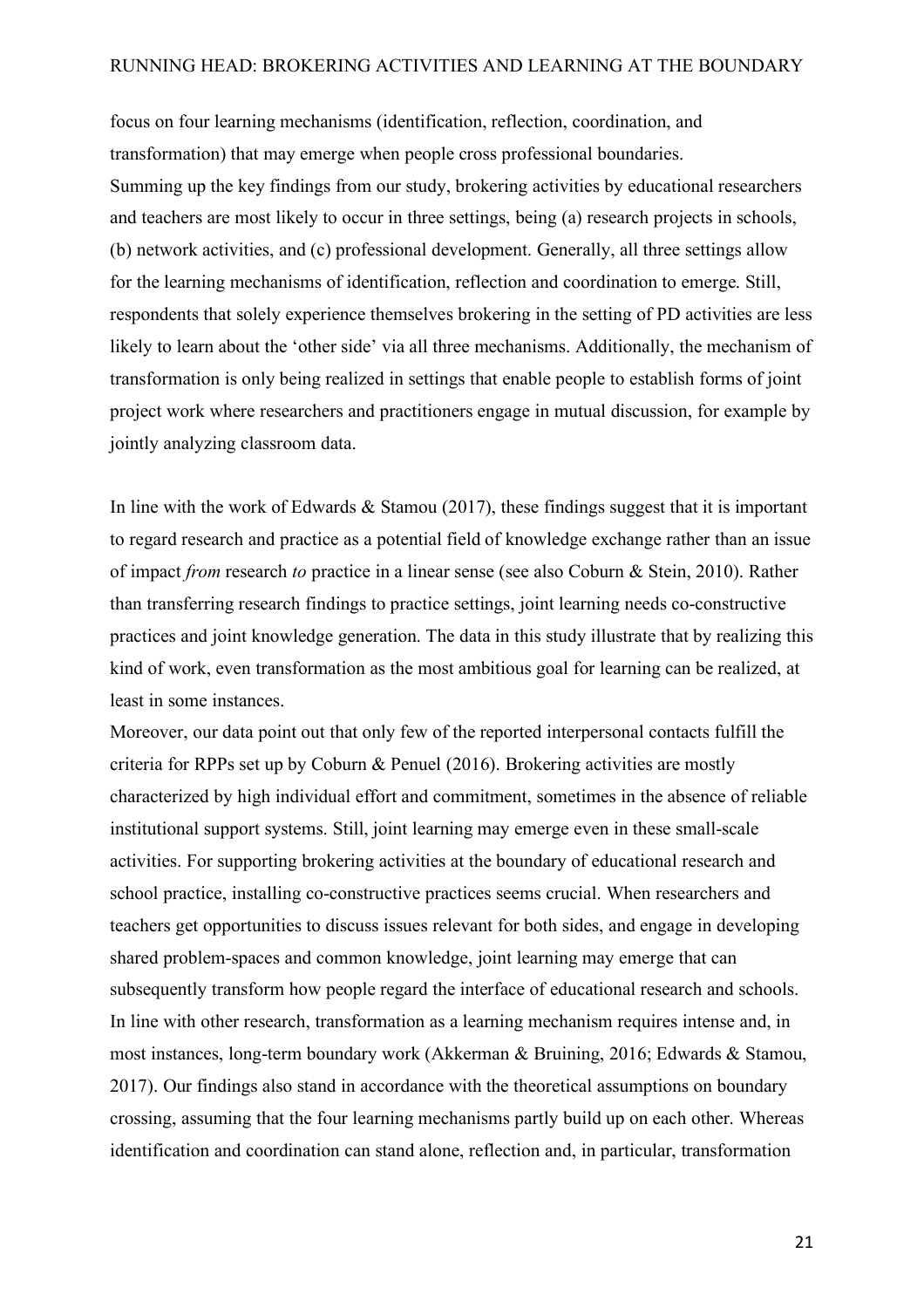need the other mechanisms as precursors or mediators. A wish for transformation only emerged when the other three mechanisms were at play.

Network activities can serve as a context to facilitate access to these intense forms of joint work-based learning, as it connects people and institutions over a longer period of time. In principle, professional development activities may serve this function as well when they are set up as longer-term contacts and include co-constructive elements. However, PD activities are often experienced as single-time events which are not sufficient to build common knowledge and relational expertise for successful brokering activities to take place. Adding to Edwards & Stamou's (2017) work, the researchers in our sample expressed similar ambiguities in acting as brokers at the boundary. The ones who engage in this field still consider them as "undercover activities" (p. 273) that in many respects sharply contrast with the demands by the research system in which they operate.

#### **Limitations**

For several reasons, our findings are limited in their explanatory power. First, the small-scale sample that comprised participants of one specific project at the boundary (a joint workshop preceded by individual interviews which were the basis of the present study) is by no means representative of any wider population. Specifically, the sample cannot be regarded as saturated neither pertaining to the contextual conditions nor to the learning mechanisms expressed. Our findings may therefore not be generalized, and should be interpreted with caution.

A second limitation results from the decision to not explicitly cue participants for each of the four learning mechanisms to assess them in detail, as we were using a semi-structured interview procedure with more general questions to let participants narrate. We thus cannot be certain about whether respondents did not display any of the mechanisms simply because they did not explicitly remember them in the interview. Moreover, especially for complex learning processes such as transformation or reflection, participants sometimes only named a few of the features that constitute this mechanism. We therefore intensely discussed the codings between the first and second author of this study, and in cases of any doubt we decided to code for a learning mechanism when it was at least partly explicated. Furthermore, the setup of our interview study did not allow for a differentiation between sub-categories of learning mechanisms as they were proposed by Akkerman  $\&$  Bakker (2011). We can thus not be certain whether an expression that explicitly expressed the sub-category of "othering" would

22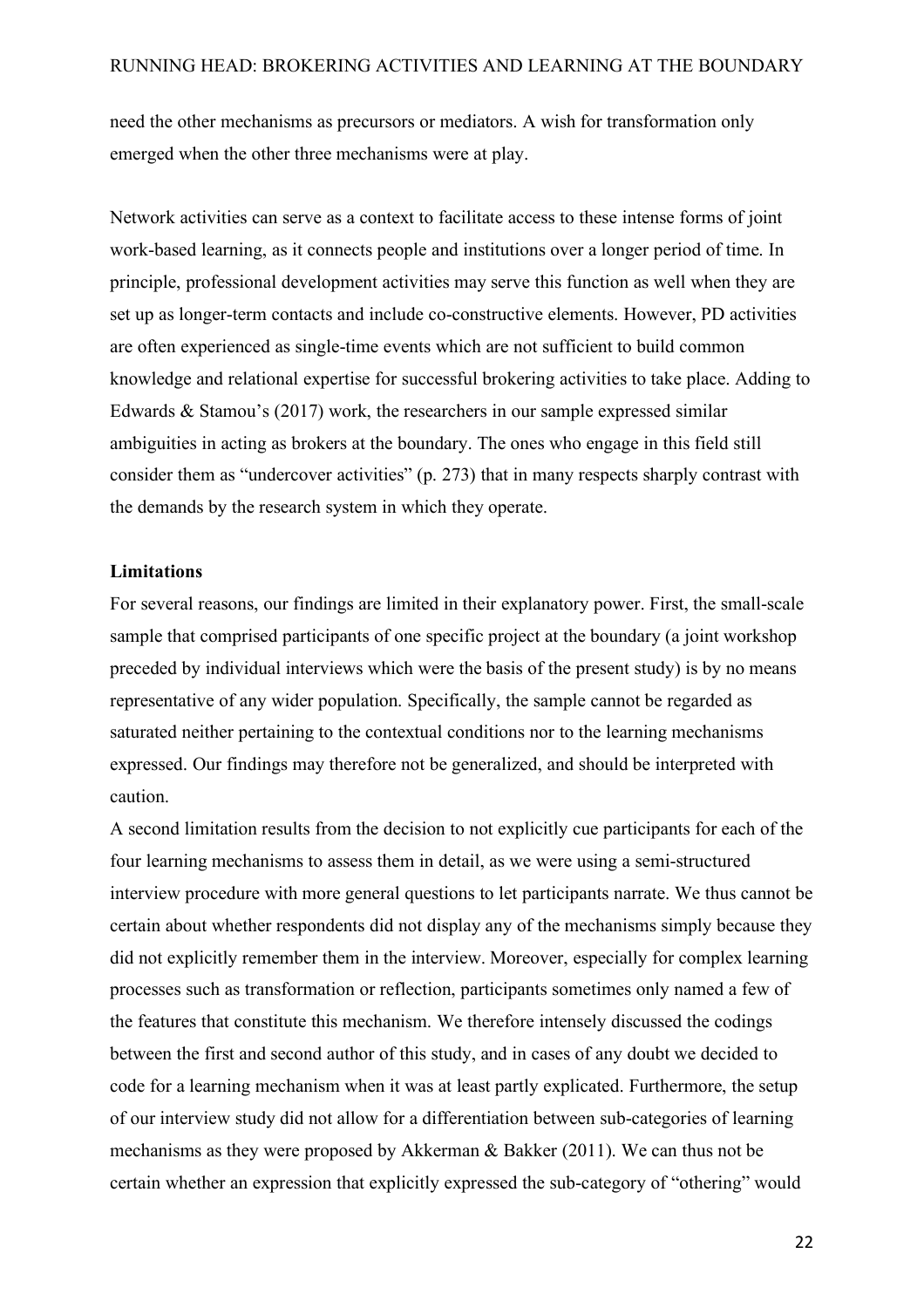also entail the second sub-category "legitimating coexistence", even when in most instances, that second aspect of identification was implicitly conveyed in the interviews. Due to the structure of the available data, we had to refrain from a more detailed coding procedure and thus limited ourselves to distinguish between the four main categories to characterize the learning of individual brokers. Furthermore, along with our focus on the individuals that we interviewed, we cannot fully grasp the multilevel nature of boundary learning proposed by Akkerman and Bruining (2016), even though some of the excerpts do indicate that changes on an institutional level may have been triggered by various individual brokering activities. Third, as we only conducted the interviews once with each person, we do not know how learning mechanisms add up on each other, or how sustainable partnerships develop. To access such developmental effects, longitudinal studies can provide far more insight than our study does (e.g., Akkerman & Bruining, 2016; Jones et al., 2016).

Bearing these limitations in mind, our study provides empirical support for the claim that individual brokering activities in various settings of interpersonal contact may reveal learning potentials at the boundary between educational research and school practice. To allow deep learning beyond mere identification or single aspects of coordination, results from this study point to the necessity of establishing settings that allow for mutual exchange and a continuous negotiation between the two distinct fields of research and practice. Further research should address potential outcomes of such forms of sustained collaboration, as Coburn and Penuel (2016) have called for in their recent review. Moreover, an investigation of whether people who regularly participate in brokering activities can transfer newly established boundary practices or competencies onto different settings  $-e.g.,$  using relational expertise that was acquired in the course of joint projects – would be needed (see also Edwards, 2017).

#### **Conclusion**

The decision for teachers and researchers to engage in brokering at the boundary of educational research and school practice is likely to be influenced by their professional and personal histories as well as by the context in which they operate. Despite the inherent tensions that brokers struggle with, our findings can be regarded as an encouragement for joint work that makes mutual learning worthwhile for the participants. On the basis of coconstructive relationships, there is indication in our data that learning at the boundary seems an attainable goal, even when brokers are faced with various obstacles. Likewise, the body of theoretical and empirical work compiled in this study indicates that if people do not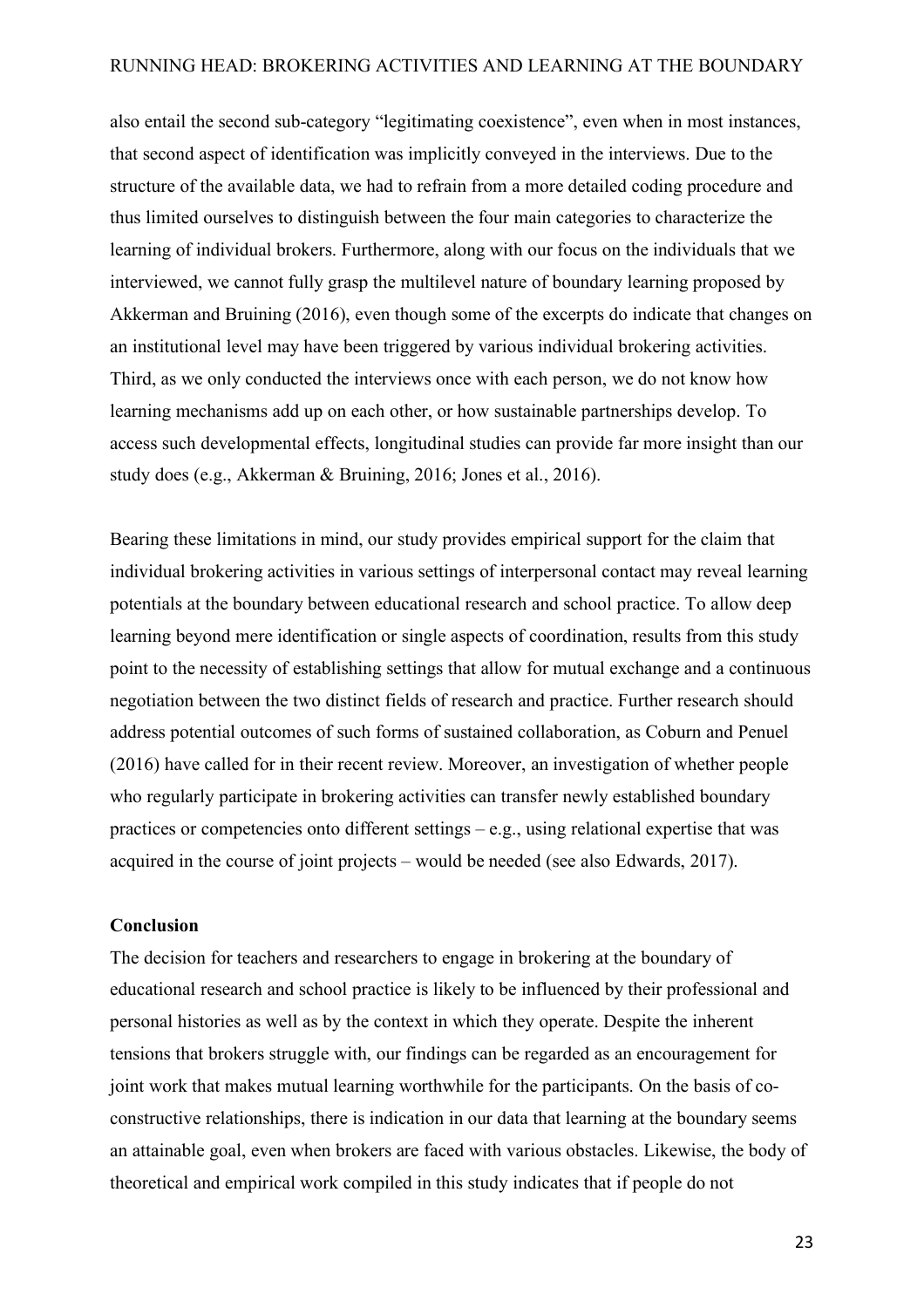experience forms of mutual interpersonal contact, the learning mechanism of transformation is unlikely to emerge. In regarding joint work as a meaningful extension of the professional identities of teachers as well as of educational researchers, brokering activities may be one lever to reduce the gap between research and practice.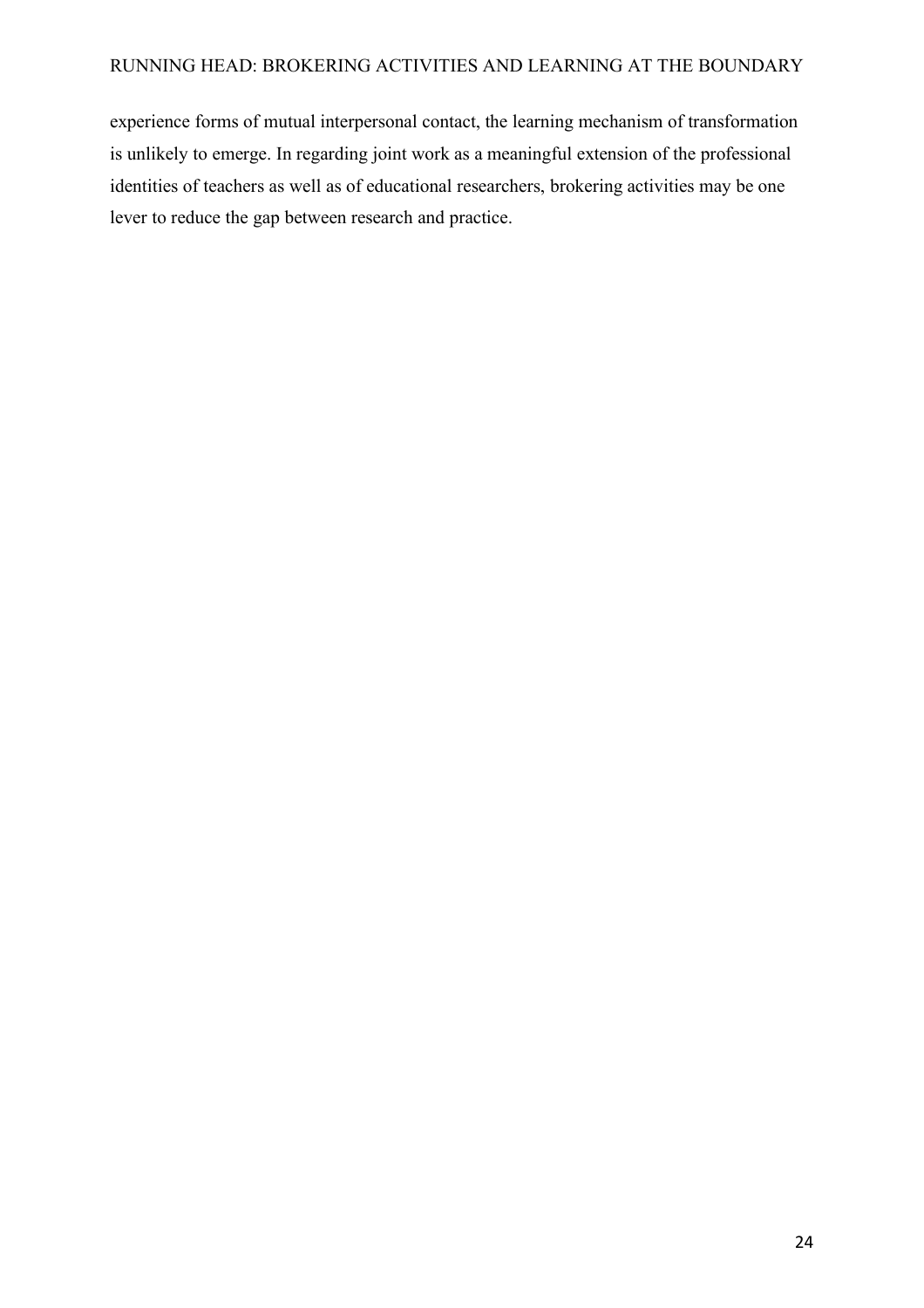## **References**

- 1. Akkerman, S. F., & Bakker, A. (2011). Boundary crossing and boundary objects. *Review of Educational Research*, *81*(2), 132–169. doi:10.3102/0034654311404435
- 2. Akkerman, S. F., & Bruining, T. (2016). Multi-level boundary crossing in a professional development school partnership. *Journal of the Learning Sciences*, *25*(2), 240–284. doi:10.1080/10508406.2016.1147448
- 3. Akkerman, S. F., Bronkhorst, L. H., & Zitter, I. (2013). The complexity of educational design research. *Quality and Quantity*, *47*(1), 421–439. doi:10.1007/s11135-011-9527-9
- 4. Anderson, T., & Shattuck, J. (2012). Design-based research: A decade of progress in education research? *Educational Researcher*, *41*(1), 16–25. doi:10.3102/0013189X11428813
- 5. Bakx, A., Bakker, A., Koopman, M., & Beijaard, D. (2016). Boundary crossing by science teacher researchers in a PhD program. *Teaching and Teacher Education*, *60*, 76–87. doi:10.1016/j.tate.2016.08.003
- 6. Brown, E. C., Hawkins, J. D., Arthur, M. W., Briney, J. S., & Fagan, A. A. (2011). Prevention service system transformation using communities that care. *Journal of Community Psychology, 39,* 183–201. doi:10.1002/jcop.20426
- 7. Coburn, C. E., & Penuel, W. R. (2016). Research–practice partnerships in education: Outcomes, dynamics, and open questions. *Educational Researcher*, *45*(1), 48–54. doi:10.3102/0013189X16631750
- 8. Coburn, C. E., Honig, M. I., & Stein, M. K. (2009). What's the evidence on districts' use of evidence? In J. D. Bransford, D. J. Stipek, N. J. Vye, L. M. Gomez, & D. Lam (Eds.), *The role of research in educational improvement* (pp. 67-87). Cambridge: Harvard Education Press.
- 9. Coburn, C. E., Penuel, W. R., & Geil, K. (2013). *Research-practice partnerships: A strategy for leveraging research for educational improvement in school districts*. New York: William T. Grant Foundation.
- 10. Coburn, C., & Stein, M. (Eds.). (2010). *Research and practice in education*. Lanham: Rowman & Littlefield.
- 11. Cochran-Smith, M., & Lytle, S. L. (1999). Relationships of knowledge and practice: Teacher learning in communities. *Review of Research in Education, 24*(1), 249–305. doi:10.2307/1167272
- 12. Dresing, T., & Pehl, T. (2013). *Praxisbuch interview, transkription & analyse. Anleitungen und regelsysteme für qualitativ forschende [Manual of interview, transcription, and analysis. Instructions and guidelines for qualitative researchers].* Retrieved from http://www.audiotranskription.de/download/praxisbuch transkription.pdf?q=praxisbuchtranskription.pdf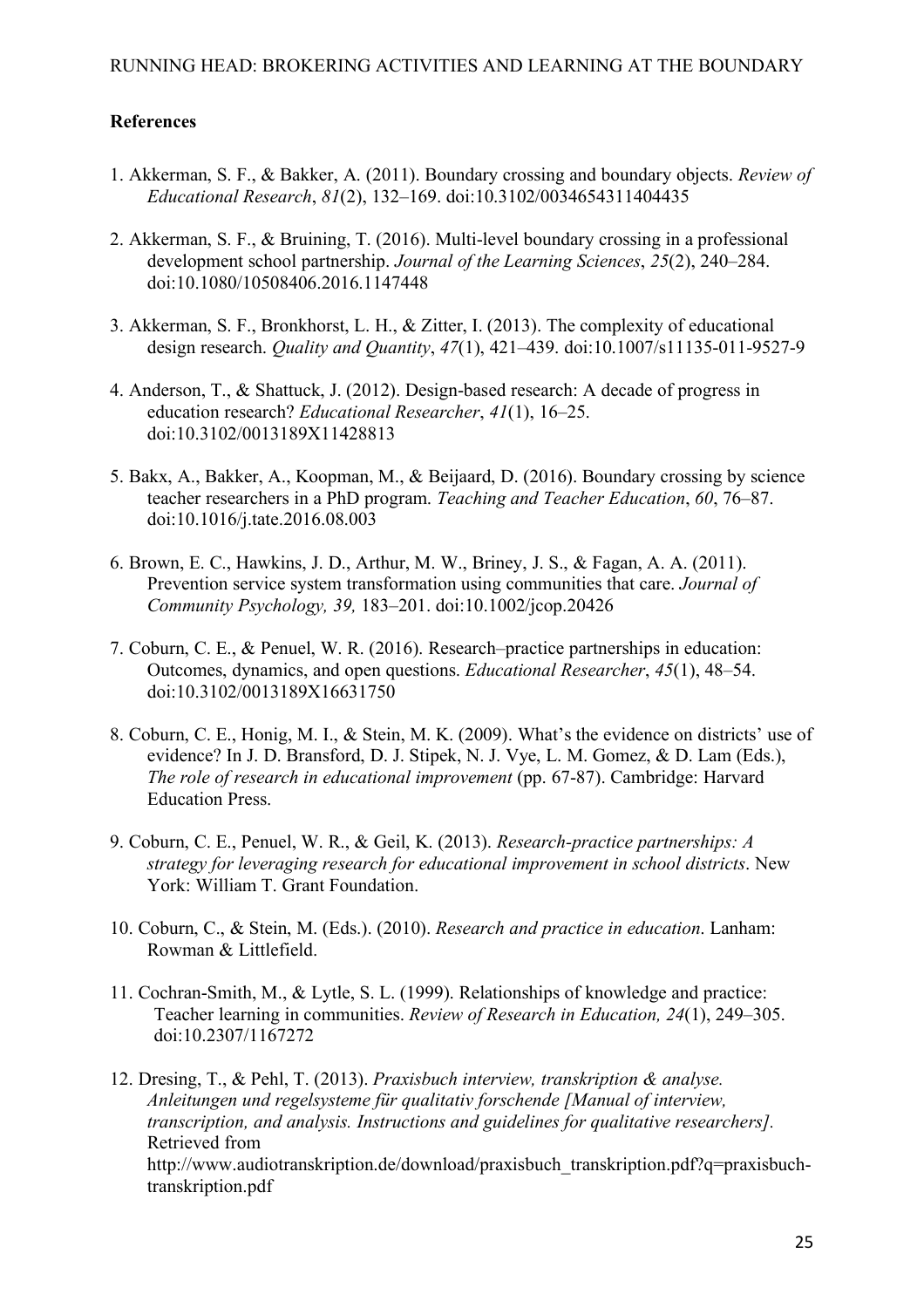- 13. Edwards, A. (2012). The role of common knowledge in achieving collaboration across practices. *Learning, Culture and Social Interaction*, *1*(1), 22–32. doi:10.1016/j.lcsi.2012.03.003
- 14. Edwards, A. (Ed.) (2017). *Working relationally in and across practices. A culturalhistorical approach to collaboration.* New York, NY: Cambridge University Press.
- 15. Edwards, A., & Stamou, E. (2017). Relational approaches to knowledge exchange in social science research. In A. Edwards (Ed.), *Working relationally in and across practices. A cultural-historical approach to collaboration.* (pp. 265-282). New York, NY: Cambridge University Press.
- 16. Edwards, A., Lunt, I., & Stamou, E. (2010). Inter-professional work and expertise: New roles at the boundaries of schools. *British Educational Research Journal, 36,* 27-45.
- 17. Engeström, Y. (1987). *Learning by expanding. An activity-theoretical approach to developmental research*. Helsinki: Orienta-Konsultit.
- 18. Hammersley, M. (2013). *The myth of research-based policy and practice.* London: Sage.
- 19. Jones, C. (2010). Finding a place in history: Symbolic and social networks in creative careers and collective memory. *Journal of Organizational Behavior, 31,* 726-748.
- 20. Jones, M., Hobbs, L., Kenny, J., Campbell, C., Chittleborough, G., Gilbert, A., … Redman, C. (2016). Successful university-school partnerships: An interpretive framework to inform partnership practice. *Teaching and Teacher Education*, *60*, 108– 120. doi:10.1016/j.tate.2016.08.006
- 21. Kaslow, N. J. (2015). Translating psychological science to the public. *American Psychologist, 70*(5), 361–371. doi:10.1037/a0039448
- 22. King, G., Servais, M., Forchuk, C., Chalmers, H., Currie, M., Law, M., ... Kertoy, M. (2010). Features and impacts of five multidisciplinary community–university research partnerships. *Health & Social Care in the Community, 18(1),* 59–69. doi:10.1111/j.1365- 2524.2009.00874.x
- 23. Kuckartz, U. (2014). *Qualitative inhaltsanalyse. Methoden, praxis, computerunterstützung [Qualitative content analysis. Methods, practice, computer-aided analysis]* (2nd ed.)*.* Weinheim: Beltz Juventa.
- 24. Metzler, M. M., Higgins, D. L., Beeker, C. G., Freudenberg, N., Lantz, P. M., Senturia, K. D., ... Softley, D. (2003). Addressing urban health in Detroit, New York City, and Seattle through community-based participatory research partnerships. *American Journal of Public Health, 93*(5)*,* 803–811. doi:10.2105/ajph.93.5.803
- 25. Nutley, S., Walter, I., & Davis, H. (2007). *Using evidence: How research can inform public services.* Bristol, UK: Policy Press.
- 26. Penuel, W. R., Allen, A.-R., Coburn, C. E., & Farrell, C. (2015). Conceptualizing research–practice partnerships as joint work at boundaries. *Journal of Education for Students Placed at Risk, 20*, 182–197. doi:10.1080/10824669.2014.988334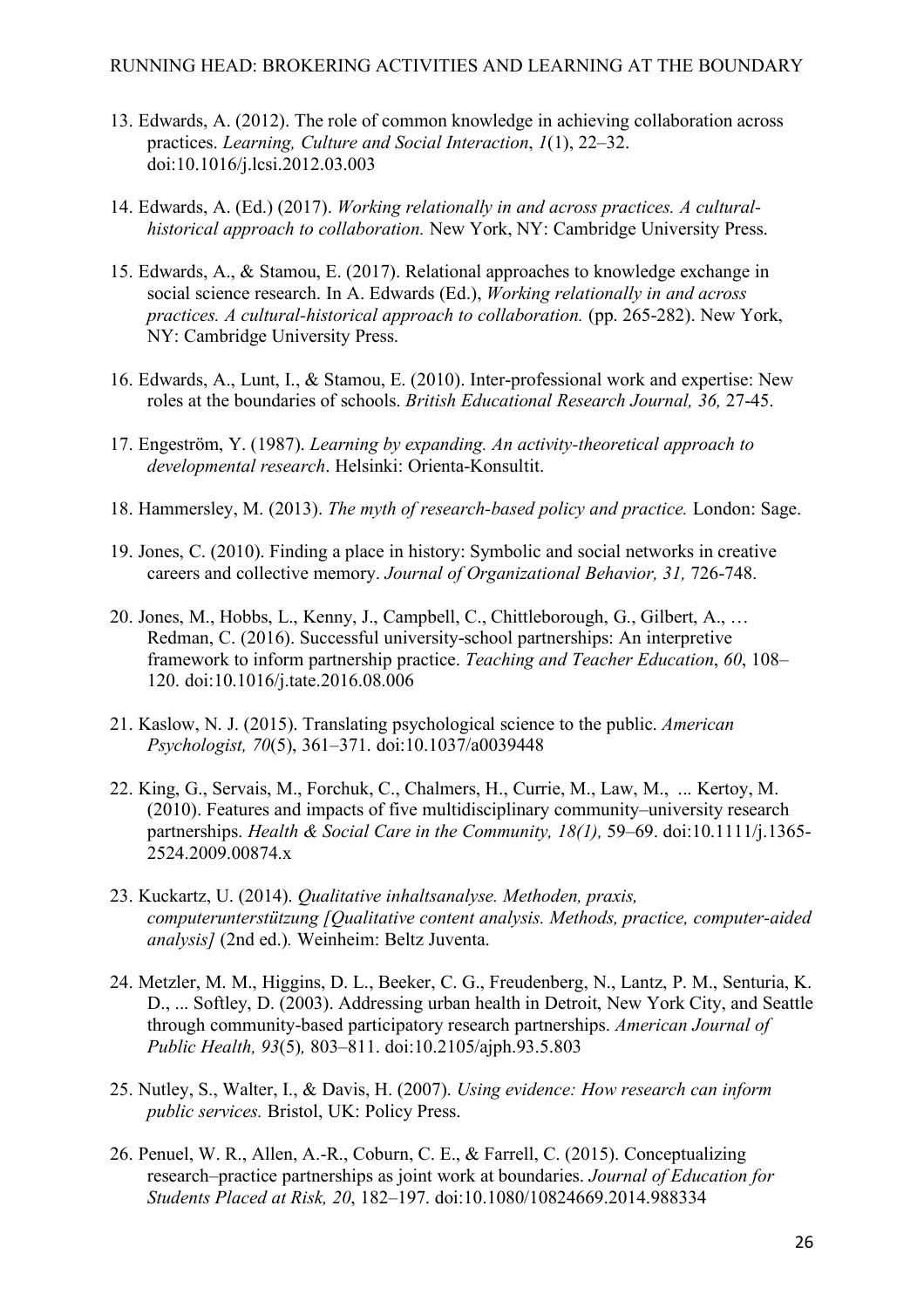- 27. Prewitt, K., Schwandt, T., & Straf, M. L. (Eds.). (2012). *Using science as evidence in public policy.* Washington: National Academies Press. doi:10.17226/13460
- 28. Sannino, A. (2016). Double stimulation in the waiting experiment with collectives: Testing a Vygotskian model of the emergence of volitional action. *Integrative Psychological and Behavioral Science, 50(1),*142-73. doi: 10.1007/s12124-015-9324-4
- 29. Sannino, A., & Engeström, Y. (2017). Relational agency, double stimulation, and the object of activity: An intervention study in a primary school. In A. Edwards (Ed.), *Working relationally in and across practices. A cultural-historical approach to collaboration.* (pp. 265-282). New York, NY: Cambridge University Press.
- 30. Shonkoff, J. P., & Bales, S. N. (2011). Science does not speak for itself: Translating child development research for the public and its policymakers. *Child Development*, *82*(1), 17–32. doi:10.1111/j.1467-8624.2010.01538.x
- 31. Suchman, L. (1993). Working relations of technology production and use. *Computer Supported Cooperative Work*, *2*, 21–39. doi:10.1007/bf00749282
- 32. Tanggaard, L. (2007). Learning at trade vocational school and learning at work: Boundary crossing in apprentices' everyday life. *Journal of Education and Work, 20,* 453-466.
- 33. Walker, D., & Nocon, H. (2007). Boundary-crossing competence: Theoretical considerations and educational design. *Mind, Culture, and Activity, 14(3),* 178-195.
- 34. Wenger, E. (1998). *Communities of practice: Learning, meaning, and identity.* New York, NY: Cambridge University Press. doi: 10.1017/CBO97805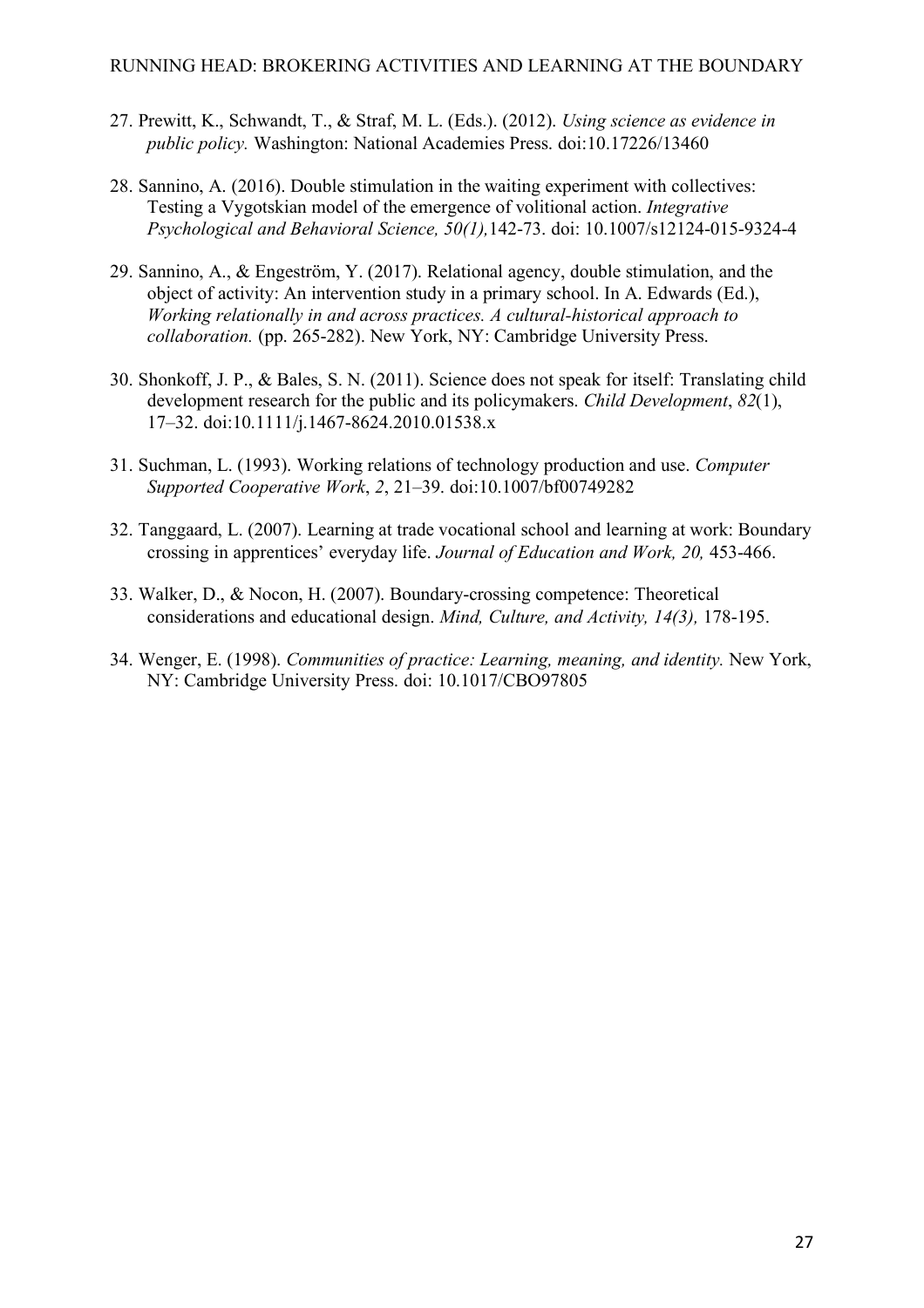|                |        |              | Reported learning mechanisms at the boundary |            |              | Forms of interpersonal contact at the boundary |                              |                          |                                     |                           |                                                             |
|----------------|--------|--------------|----------------------------------------------|------------|--------------|------------------------------------------------|------------------------------|--------------------------|-------------------------------------|---------------------------|-------------------------------------------------------------|
| Subject        | Sex    | Profession   | Identification                               | Reflection | Coordination | Transformation                                 | Research projects in schools |                          | Network<br>Professional             |                           | Further interpersonal                                       |
| No.            |        |              |                                              |            |              |                                                | researcher-<br>led           | joint                    | activities                          | Development<br>activities | contact at the<br>boundary                                  |
| -1             | male   | researcher   | yes                                          | yes        | yes          | yes                                            | $\overline{\phantom{a}}$     | $\overline{X}$           | $\overline{X}$                      | $\overline{X}$            |                                                             |
| $\overline{4}$ | male   | researcher   | yes                                          | yes        | yes          | yes                                            | $\overline{\phantom{a}}$     | $\mathbf X$              | $\mathbf X$                         | $\mathbf X$               |                                                             |
| 5              | male   | researcher   | yes                                          | yes        | yes          | yes                                            | $\overline{\phantom{m}}$     | $\mathbf X$              |                                     | $\mathbf X$               | Longer-term<br>counselling<br>relationship with<br>schools  |
| $\tau$         | male   | researcher   | yes                                          | yes        | yes          | yes                                            | $\overline{\phantom{a}}$     | $\mathbf X$              | $\overline{\phantom{a}}$            | $\mathbf X$               |                                                             |
| 8              | female | researcher   | yes                                          | yes        | yes          | yes                                            | $\overline{\phantom{m}}$     | $\mathbf X$              | $\overline{\phantom{m}}$            | $\mathbf X$               | Longer-term<br>counselling<br>relationship with a<br>school |
| 15             | female | practitioner | yes                                          | yes        | yes          | wish for<br>transformation                     | $\mathbf X$                  | $- -$                    | X                                   | $\mathbf X$               |                                                             |
| 9              | female | researcher   | yes                                          | yes        | yes          | wish for<br>transformation                     | $\overline{\phantom{m}}$     | $\overline{\phantom{a}}$ | $-$                                 | $\mathbf X$               |                                                             |
| $\overline{2}$ | female | researcher   | yes                                          | yes        | yes          | wish for<br>transformation                     | $\mathbf X$                  | --                       | $\hspace{0.05cm}$ $\hspace{0.05cm}$ | $\mathbf X$               |                                                             |
| 13             | male   | practitioner | yes                                          | yes        | yes          | $\rm no$                                       | $\overline{\phantom{a}}$     | $\mathbf X$              | $\mathbf X$                         | $\mathbf X$               |                                                             |
| 6              | male   | researcher   | yes                                          | yes        | yes          | no                                             | $\mathbf{X}$                 | $\overline{\phantom{m}}$ | $\mathbf{X}$                        | $\mathbf X$               |                                                             |
| 10             | female | researcher   | yes                                          | yes        | yes          | $\rm no$                                       | $\overline{\phantom{a}}$     | $\overline{\phantom{a}}$ | $\mathbf X$                         | $\mathbf X$               |                                                             |
| $\mathbf{3}$   | male   | researcher   | yes                                          | yes        | yes          | $\rm no$                                       | $\overline{\phantom{m}}$     | --                       | ÷                                   | $\mathbf X$               | Several one-time<br>counselling activities                  |
| 18             | female | practitioner | yes                                          | no         | yes          | no                                             | $\qquad \qquad -$            | $-$                      | --                                  | $\mathbf X$               |                                                             |
| 14             | female | practitioner | yes                                          | no         | no           | $\rm no$                                       | $\overline{\phantom{a}}$     | $\overline{\phantom{a}}$ | --                                  | $\mathbf X$               |                                                             |
| 12             | female | practitioner | no                                           | no         | yes          | no                                             | X                            | $\overline{\phantom{m}}$ | --                                  | $\mathbf X$               |                                                             |
| 16             | male   | practitioner | no                                           | no         | no           | no                                             | $\overline{\phantom{a}}$     | $-$                      | ÷                                   | $\mathbf X$               |                                                             |

|  | Table 1: Reports on learning mechanisms and interpersonal contact at the boundary of educational research and school practice |  |  |  |
|--|-------------------------------------------------------------------------------------------------------------------------------|--|--|--|
|  |                                                                                                                               |  |  |  |
|  |                                                                                                                               |  |  |  |
|  |                                                                                                                               |  |  |  |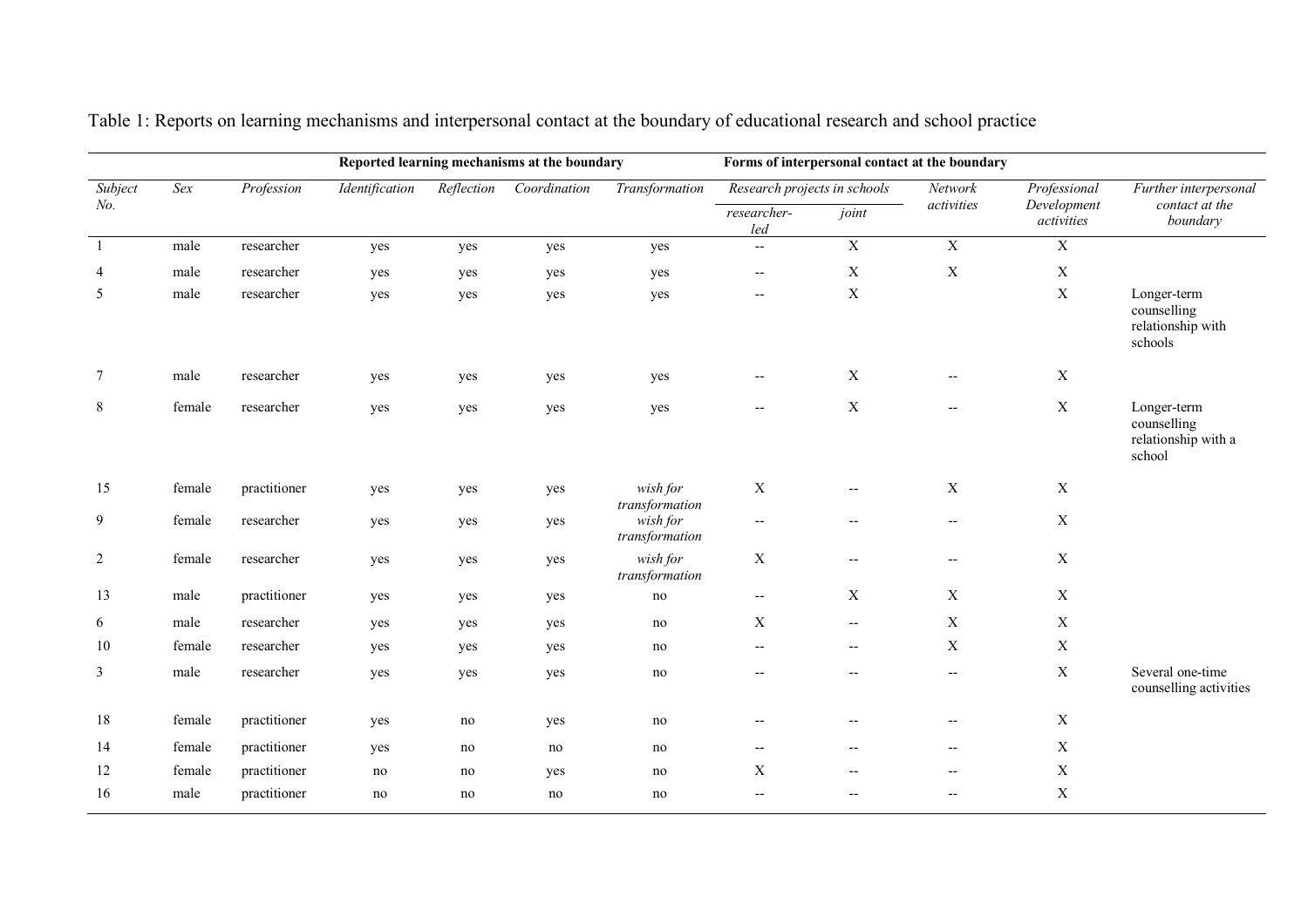| 10<br>. .             | temale | practitioner | no | no | no | no | $- -$ | $- -$ | $- -$ |  |
|-----------------------|--------|--------------|----|----|----|----|-------|-------|-------|--|
| 20<br>$\sim$ $\sigma$ | temale | practitioner | no | 10 | no | no | $- -$ | $- -$ | $- -$ |  |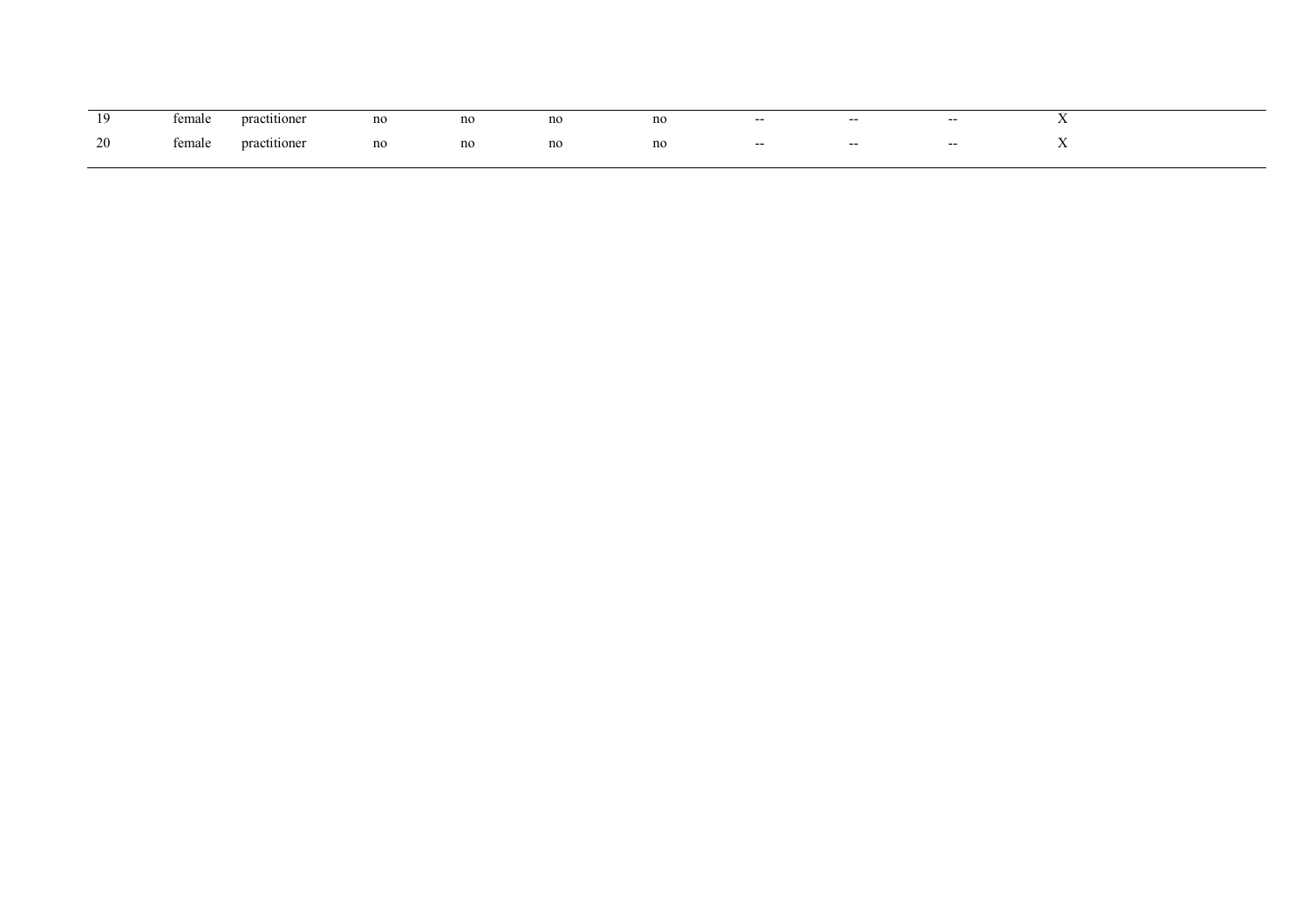**Learning mechanism Key ideas (according to Akkerman & Bakker, 2011; Akkerman & Bruining, 2016) Description Examples of data Identification** 1. Othering Definition of one specific practice, delineating how it differs from another practice, a process called othering. Moreover, a second process constitutes identification, a process called legitimating coexistence, meaning that an individual can consider both practices to differ from each other, with each providing their own intrinsic value and specific contribution. Because only the practitioners can really do the teaching well. But they cannot do the research. And vice versa, I cannot teach well (…) But they (the teachers) are not on the cutting edge. 2. Legitimating coexistence **Coordination** 1. Communicative Connection Reported activities at the boundary that aim to make joint work more efficient, and facilitate a continuous movement between different sites. It entails establishing a communicative connection, e.g., by means of translation efforts, and enhancing boundary permeability from both sides. Finally, routinization processes in work between two sites of practice characterize the learning mechanism of coordination. Coordination addresses each of the partners with their specific tasks. Clear boundaries between research tasks and practice tasks remain visible. Boundary objects can be used to facilitate coordination. Our coordinator, she works day and night/ she has to make phone calls and emails and so on. This is a huge, complex thing. But, what we always try is to make them understand that we actually see each other as partners, but not on the... with the same skill-sets. So that it is actually clear that they have the skills to deliver lessons, to advise the students and so on. And we have the research skills. And I think it is a good approach to link and interrelate these two fields of work with each other, for example by a regular exchange forum. 2. Efforts of translation 3. Increasing boundary permeability 4. Routinization **Reflection** 1. Perspective making 2. Perspective taking Reflection allows subjects to recognize differences between practices and relate them to the bidirectional perceptions of the participants in a boundary crossing endeavor. Reflection Well, I learn from the teachers' questions, also from their critical questions. I learn that it is so likely that what we as researchers assume as being helpful for the field of school practice

Table 2: Coding Scheme for analyzing reported learning mechanisms at the boundary between educational research and school practice